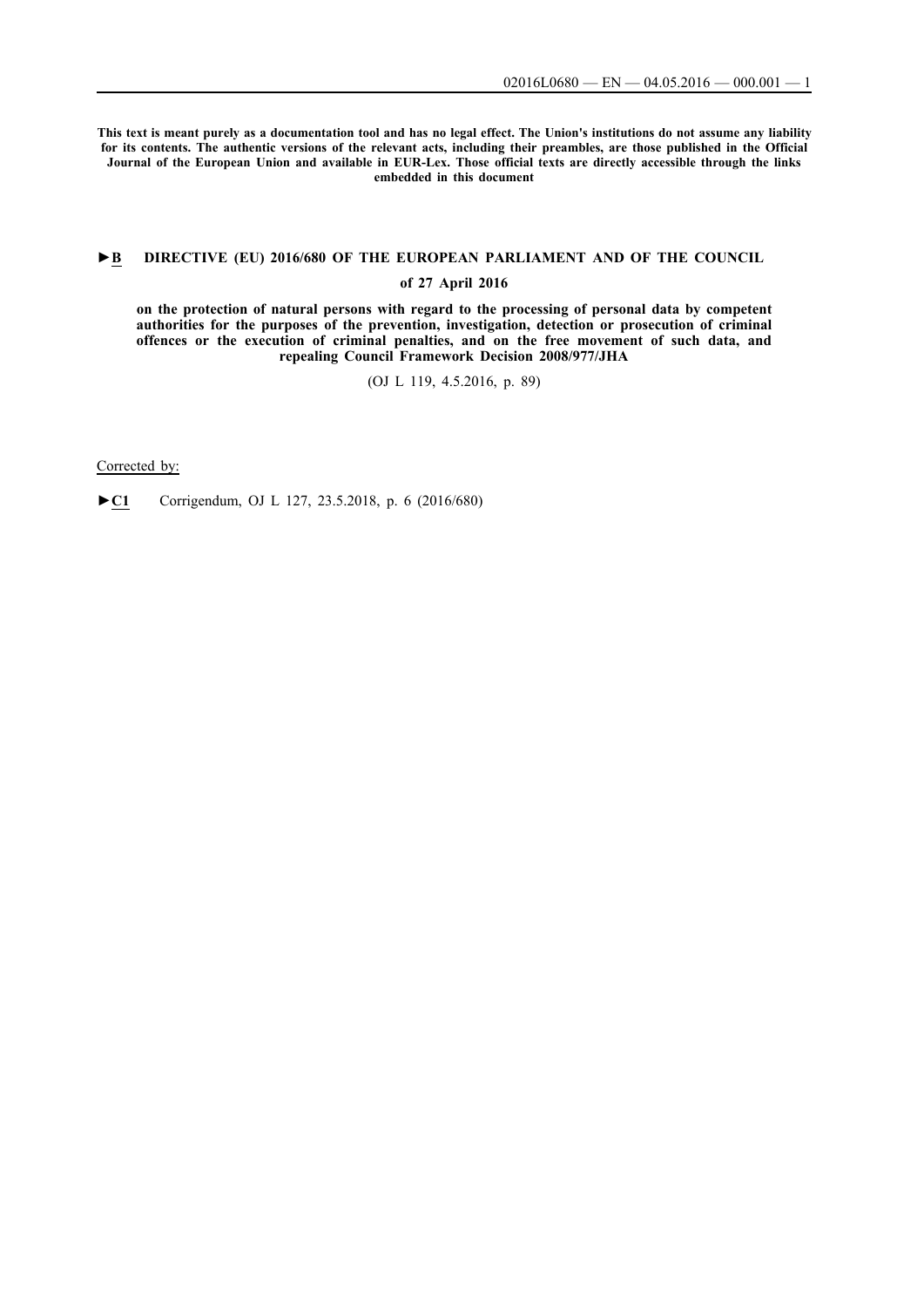## **DIRECTIVE (EU) 2016/680 OF THE EUROPEAN PARLIAMENT AND OF THE COUNCIL**

### **of 27 April 2016**

**on the protection of natural persons with regard to the processing of personal data by competent authorities for the purposes of the prevention, investigation, detection or prosecution of criminal offences or the execution of criminal penalties, and on the free movement of such data, and repealing Council Framework Decision 2008/977/JHA**

## *CHAPTER I*

## *General provisions*

#### *Article 1*

### **Subject-matter and objectives**

1. This Directive lays down the rules relating to the protection of natural persons with regard to the processing of personal data by competent authorities for the purposes of the prevention, investigation, detection or prosecution of criminal offences or the execution of criminal penalties, including the safeguarding against and the prevention of threats to public security.

- 2. In accordance with this Directive, Member States shall:
- (a) protect the fundamental rights and freedoms of natural persons and in particular their right to the protection of personal data; and
- (b) ensure that the exchange of personal data by competent authorities within the Union, where such exchange is required by Union or Member State law, is neither restricted nor prohibited for reasons connected with the protection of natural persons with regard to the processing of personal data.

3. This Directive shall not preclude Member States from providing higher safeguards than those established in this Directive for the protection of the rights and freedoms of the data subject with regard to the processing of personal data by competent authorities.

## *Article 2*

## **Scope**

1. This Directive applies to the processing of personal data by competent authorities for the purposes set out in Article 1(1).

2. This Directive applies to the processing of personal data wholly or partly by automated means, and to the processing other than by automated means of personal data which form part of a filing system or are intended to form part of a filing system.

- 3. This Directive does not apply to the processing of personal data:
- (a) in the course of an activity which falls outside the scope of Union law;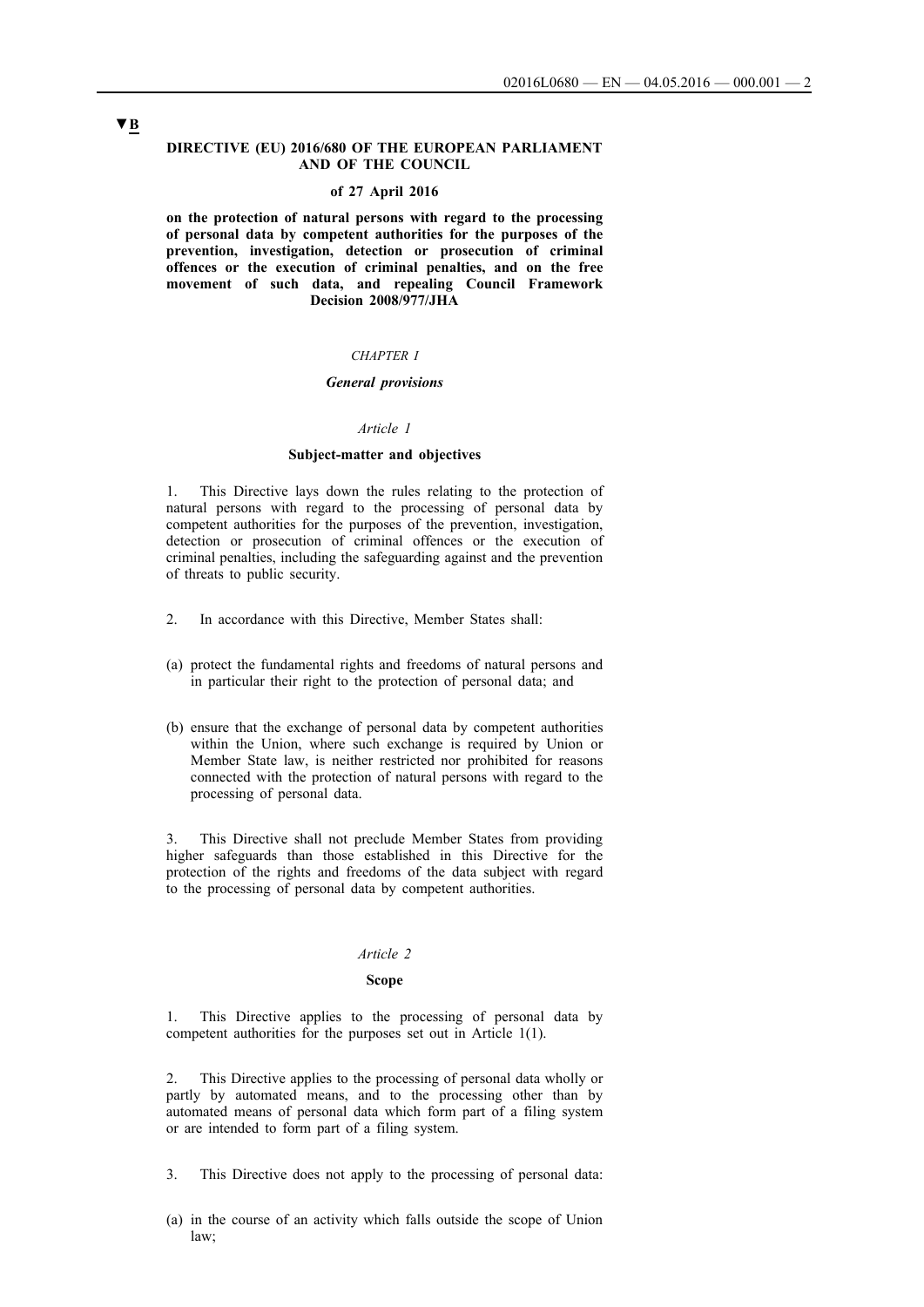(b) by the Union institutions, bodies, offices and agencies.

## *Article 3*

## **Definitions**

For the purposes of this Directive:

- (1) 'personal data' means any information relating to an identified or identifiable natural person ('data subject'); an identifiable natural person is one who can be identified, directly or indirectly, in particular by reference to an identifier such as a name, an identification number, location data, an online identifier or to one or more factors specific to the physical, physiological, genetic, mental, economic, cultural or social identity of that natural person;
- (2) 'processing' means any operation or set of operations which is performed on personal data or on sets of personal data, whether or not by automated means, such as collection, recording, organisation, structuring, storage, adaptation or alteration, retrieval, consultation, use, disclosure by transmission, dissemination or otherwise making available, alignment or combination, restriction, erasure or destruction;
- (3) 'restriction of processing' means the marking of stored personal data with the aim of limiting their processing in the future;
- (4) 'profiling' means any form of automated processing of personal data consisting of the use of personal data to evaluate certain personal aspects relating to a natural person, in particular to analyse or predict aspects concerning that natural person's performance at work, economic situation, health, personal preferences, interests, reliability, behaviour, location or movements;
- (5) 'pseudonymisation' means the processing of personal data in such a manner that the personal data can no longer be attributed to a specific data subject without the use of additional information, provided that such additional information is kept separately and is subject to technical and organisational measures to ensure that the personal data are not attributed to an identified or identifiable natural person;
- (6) 'filing system' means any structured set of personal data which are accessible according to specific criteria, whether centralised, decentralised or dispersed on a functional or geographical basis;
- (7) 'competent authority' means:
	- (a) any public authority competent for the prevention, investigation, detection or prosecution of criminal offences or the execution of criminal penalties, including the safeguarding against and the prevention of threats to public security; or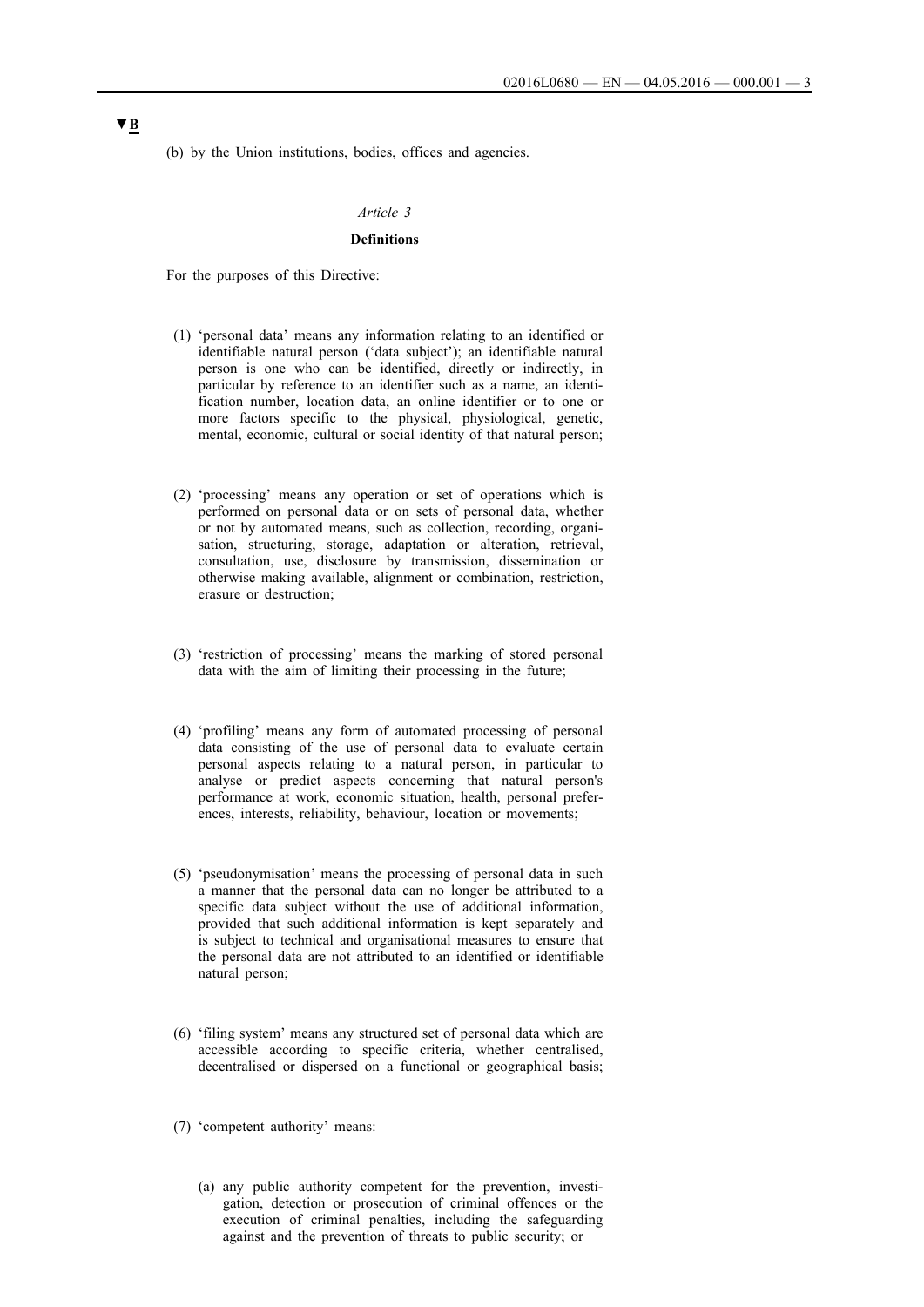- (b) any other body or entity entrusted by Member State law to exercise public authority and public powers for the purposes of the prevention, investigation, detection or prosecution of criminal offences or the execution of criminal penalties, including the safeguarding against and the prevention of threats to public security;
- (8) 'controller' means the competent authority which, alone or jointly with others, determines the purposes and means of the processing of personal data; where the purposes and means of such processing are determined by Union or Member State law, the controller or the specific criteria for its nomination may be provided for by Union or Member State law;
- (9) 'processor' means a natural or legal person, public authority, agency or other body which processes personal data on behalf of the controller;
- (10) 'recipient' means a natural or legal person, public authority, agency or another body, to which the personal data are disclosed, whether a third party or not. However, public authorities which may receive personal data in the framework of a particular inquiry in accordance with Member State law shall not be regarded as recipients; the processing of those data by those public authorities shall be in compliance with the applicable data protection rules according to the purposes of the processing;
- (11) 'personal data breach' means a breach of security leading to the accidental or unlawful destruction, loss, alteration, unauthorised disclosure of, or access to, personal data transmitted, stored or otherwise processed;
- (12) 'genetic data' means personal data, relating to the inherited or acquired genetic characteristics of a natural person which give unique information about the physiology or the health of that natural person and which result, in particular, from an analysis of a biological sample from the natural person in question;
- (13) 'biometric data' means personal data resulting from specific technical processing relating to the physical, physiological or behavioural characteristics of a natural person, which allow or confirm the unique identification of that natural person, such as facial images or dactyloscopic data;
- (14) 'data concerning health' means personal data related to the physical or mental health of a natural person, including the provision of health care services, which reveal information about his or her health status;
- (15) 'supervisory authority' means an independent public authority which is established by a Member State pursuant to Article 41;
- (16) 'international organisation' means an organisation and its subordinate bodies governed by public international law, or any other body which is set up by, or on the basis of, an agreement between two or more countries.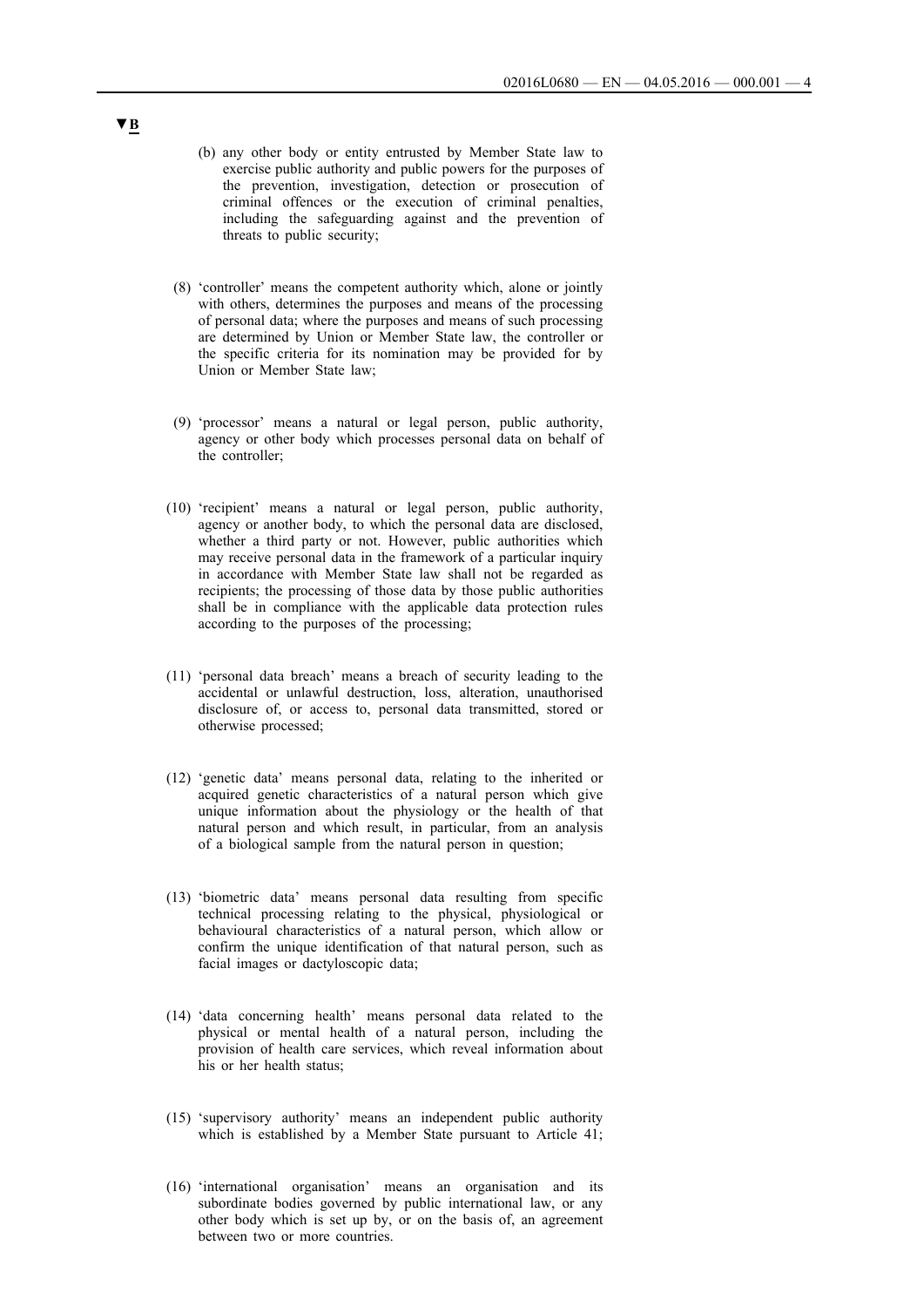### *CHAPTER II*

## *Principles*

### *Article 4*

## **Principles relating to processing of personal data**

- 1. Member States shall provide for personal data to be:
- (a) processed lawfully and fairly;
- (b) collected for specified, explicit and legitimate purposes and not processed in a manner that is incompatible with those purposes;
- (c) adequate, relevant and not excessive in relation to the purposes for which they are processed;
- (d) accurate and, where necessary, kept up to date; every reasonable step must be taken to ensure that personal data that are inaccurate, having regard to the purposes for which they are processed, are erased or rectified without delay;
- (e) kept in a form which permits identification of data subjects for no longer than is necessary for the purposes for which they are processed;
- (f) processed in a manner that ensures appropriate security of the personal data, including protection against unauthorised or unlawful processing and against accidental loss, destruction or damage, using appropriate technical or organisational measures.

2. Processing by the same or another controller for any of the purposes set out in Article 1(1) other than that for which the personal data are collected shall be permitted in so far as:

- (a) the controller is authorised to process such personal data for such a purpose in accordance with Union or Member State law; and
- (b) processing is necessary and proportionate to that other purpose in accordance with Union or Member State law.

3. Processing by the same or another controller may include archiving in the public interest, scientific, statistical or historical use, for the purposes set out in Article 1(1), subject to appropriate safeguards for the rights and freedoms of data subjects.

4. The controller shall be responsible for, and be able to demonstrate compliance with, paragraphs 1, 2 and 3.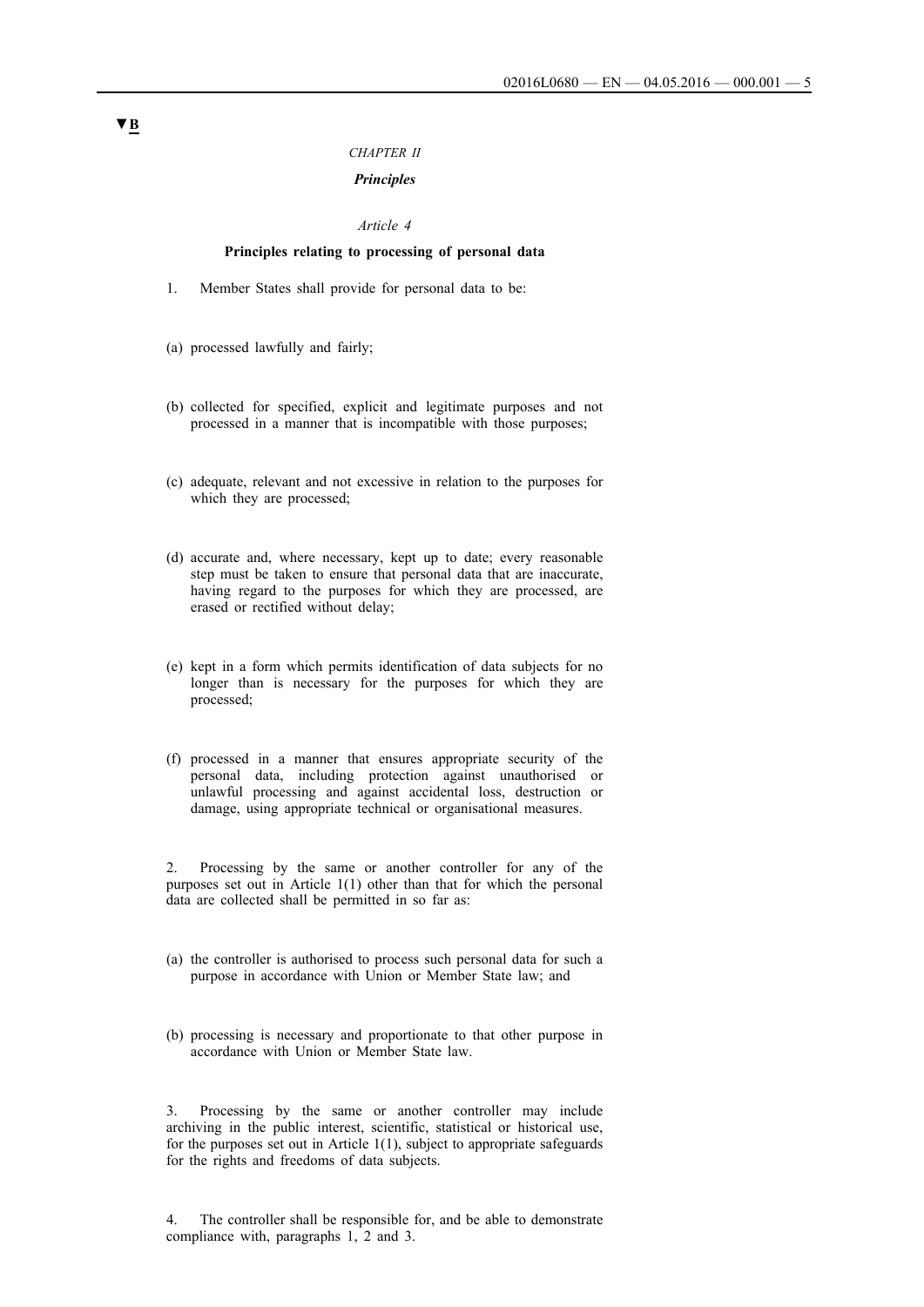### **Time-limits for storage and review**

Member States shall provide for appropriate time limits to be established for the erasure of personal data or for a periodic review of the need for the storage of personal data. Procedural measures shall ensure that those time limits are observed.

## *Article 6*

## **Distinction between different categories of data subject**

Member States shall provide for the controller, where applicable and as far as possible, to make a clear distinction between personal data of different categories of data subjects, such as:

- (a) persons with regard to whom there are serious grounds for believing that they have committed or are about to commit a criminal offence;
- (b) persons convicted of a criminal offence;
- (c) victims of a criminal offence or persons with regard to whom certain facts give rise to reasons for believing that he or she could be the victim of a criminal offence; and
- (d) other parties to a criminal offence, such as persons who might be called on to testify in investigations in connection with criminal offences or subsequent criminal proceedings, persons who can provide information on criminal offences, or contacts or associates of one of the persons referred to in points (a) and (b).

### *Article 7*

## **Distinction between personal data and verification of quality of personal data**

1. Member States shall provide for personal data based on facts to be distinguished, as far as possible, from personal data based on personal assessments.

2. Member States shall provide for the competent authorities to take all reasonable steps to ensure that personal data which are inaccurate, incomplete or no longer up to date are not transmitted or made available. To that end, each competent authority shall, as far as practicable, verify the quality of personal data before they are transmitted or made available. As far as possible, in all transmissions of personal data, necessary information enabling the receiving competent authority to assess the degree of accuracy, completeness and reliability of personal data, and the extent to which they are up to date shall be added.

3. If it emerges that incorrect personal data have been transmitted or personal data have been unlawfully transmitted, the recipient shall be notified without delay. In such a case, the personal data shall be rectified or erased or processing shall be restricted in accordance with Article 16.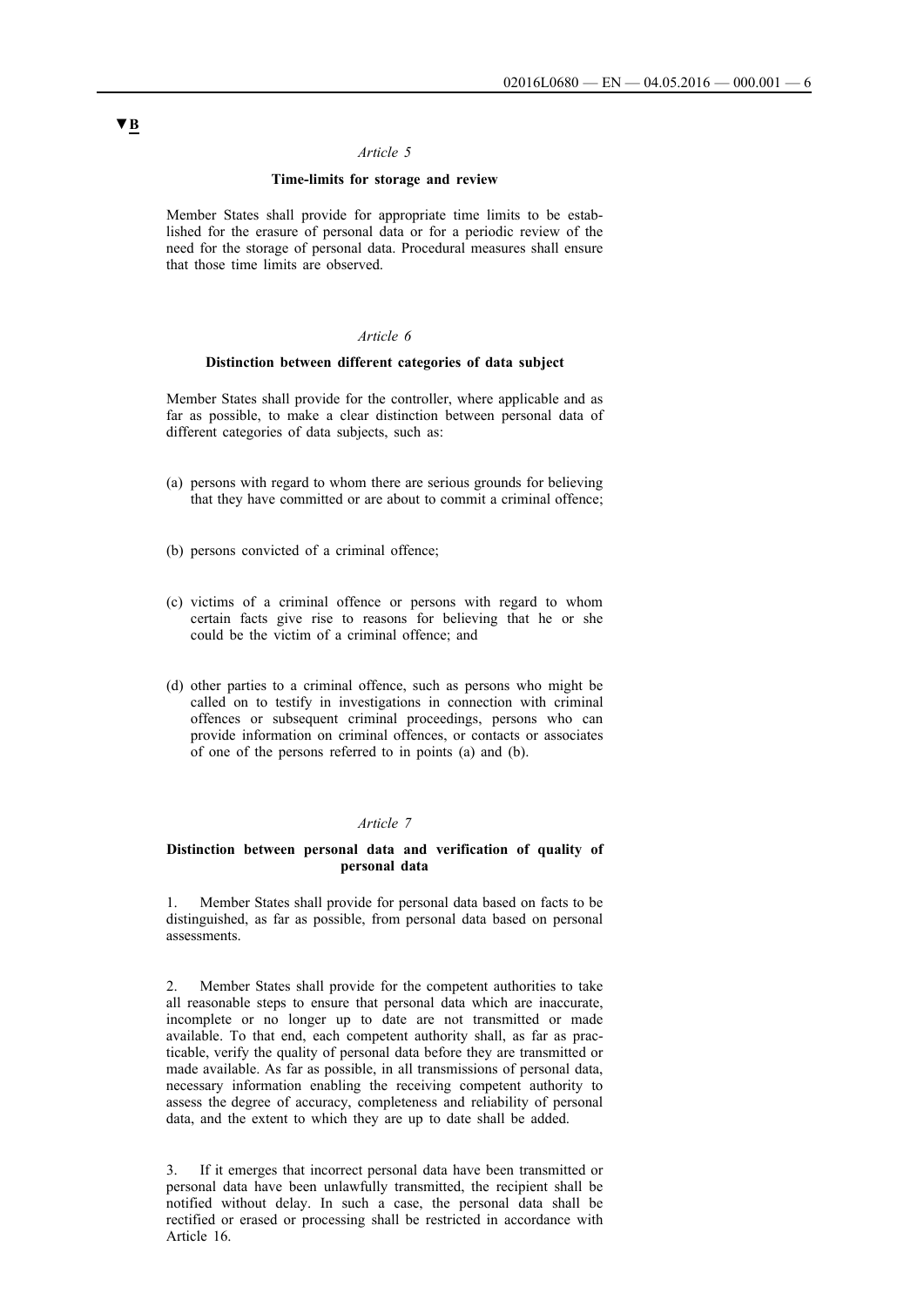## **Lawfulness of processing**

1. Member States shall provide for processing to be lawful only if and to the extent that processing is necessary for the performance of a task carried out by a competent authority for the purposes set out in Article 1(1) and that it is based on Union or Member State law.

2. Member State law regulating processing within the scope of this Directive shall specify at least the objectives of processing, the personal data to be processed and the purposes of the processing.

### *Article 9*

### **Specific processing conditions**

1. Personal data collected by competent authorities for the purposes set out in Article 1(1) shall not be processed for purposes other than those set out in Article 1(1) unless such processing is authorised by Union or Member State law. Where personal data are processed for such other purposes, Regulation (EU) 2016/679 shall apply unless the processing is carried out in an activity which falls outside the scope of Union law.

2. Where competent authorities are entrusted by Member State law with the performance of tasks other than those performed for the purposes set out in Article 1(1), Regulation (EU) 2016/679 shall apply to processing for such purposes, including for archiving purposes in the public interest, scientific or historical research purposes or statistical purposes, unless the processing is carried out in an activity which falls outside the scope of Union law.

3. Member States shall, where Union or Member State law applicable to the transmitting competent authority provides specific conditions for processing, provide for the transmitting competent authority to inform the recipient of such personal data of those conditions and the requirement to comply with them.

4. Member States shall provide for the transmitting competent authority not to apply conditions pursuant to paragraph 3 to recipients in other Member States or to agencies, offices and bodies established pursuant to Chapters 4 and 5 of Title V of the TFEU other than those applicable to similar transmissions of data within the Member State of the transmitting competent authority.

## *Article 10*

## **Processing of special categories of personal data**

Processing of personal data revealing racial or ethnic origin, political opinions, religious or philosophical beliefs, or trade union membership, and the processing of genetic data, biometric data for the purpose of uniquely identifying a natural person, data concerning health or data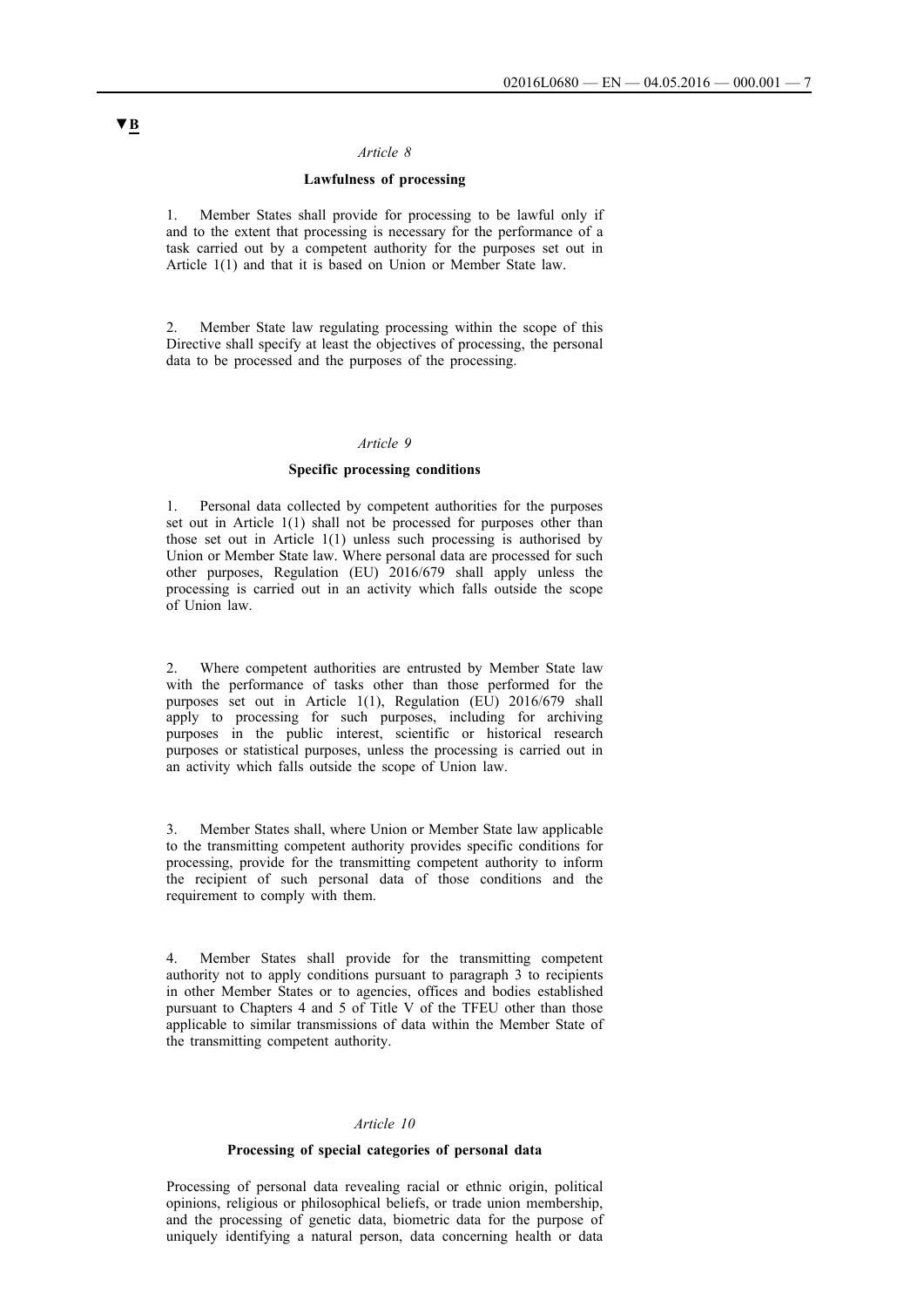concerning a natural person's sex life or sexual orientation shall be allowed only where strictly necessary, subject to appropriate safeguards for the rights and freedoms of the data subject, and only:

- (a) where authorised by Union or Member State law;
- (b) to protect the vital interests of the data subject or of another natural person; or
- (c) where such processing relates to data which are manifestly made public by the data subject.

### *Article 11*

## **Automated individual decision-making**

1. Member States shall provide for a decision based solely on automated processing, including profiling, which produces an adverse legal effect concerning the data subject or significantly affects him or her, to be prohibited unless authorised by Union or Member State law to which the controller is subject and which provides appropriate safeguards for the rights and freedoms of the data subject, at least the right to obtain human intervention on the part of the controller.

2. Decisions referred to in paragraph 1 of this Article shall not be based on special categories of personal data referred to in Article 10, unless suitable measures to safeguard the data subject's rights and freedoms and legitimate interests are in place.

3. Profiling that results in discrimination against natural persons on the basis of special categories of personal data referred to in Article 10 shall be prohibited, in accordance with Union law.

### *CHAPTER III*

### *Rights of the data subject*

### *Article 12*

## **Communication and modalities for exercising the rights of the data subject**

1. Member States shall provide for the controller to take reasonable steps to provide any information referred to in Article 13 and make any communication with regard to Articles 11, 14 to 18 and 31 relating to processing to the data subject in a concise, intelligible and easily accessible form, using clear and plain language. The information shall be provided by any appropriate means, including by electronic means. As a general rule, the controller shall provide the information in the same form as the request.

2. Member States shall provide for the controller to facilitate the exercise of the rights of the data subject under Articles 11 and 14 to 18.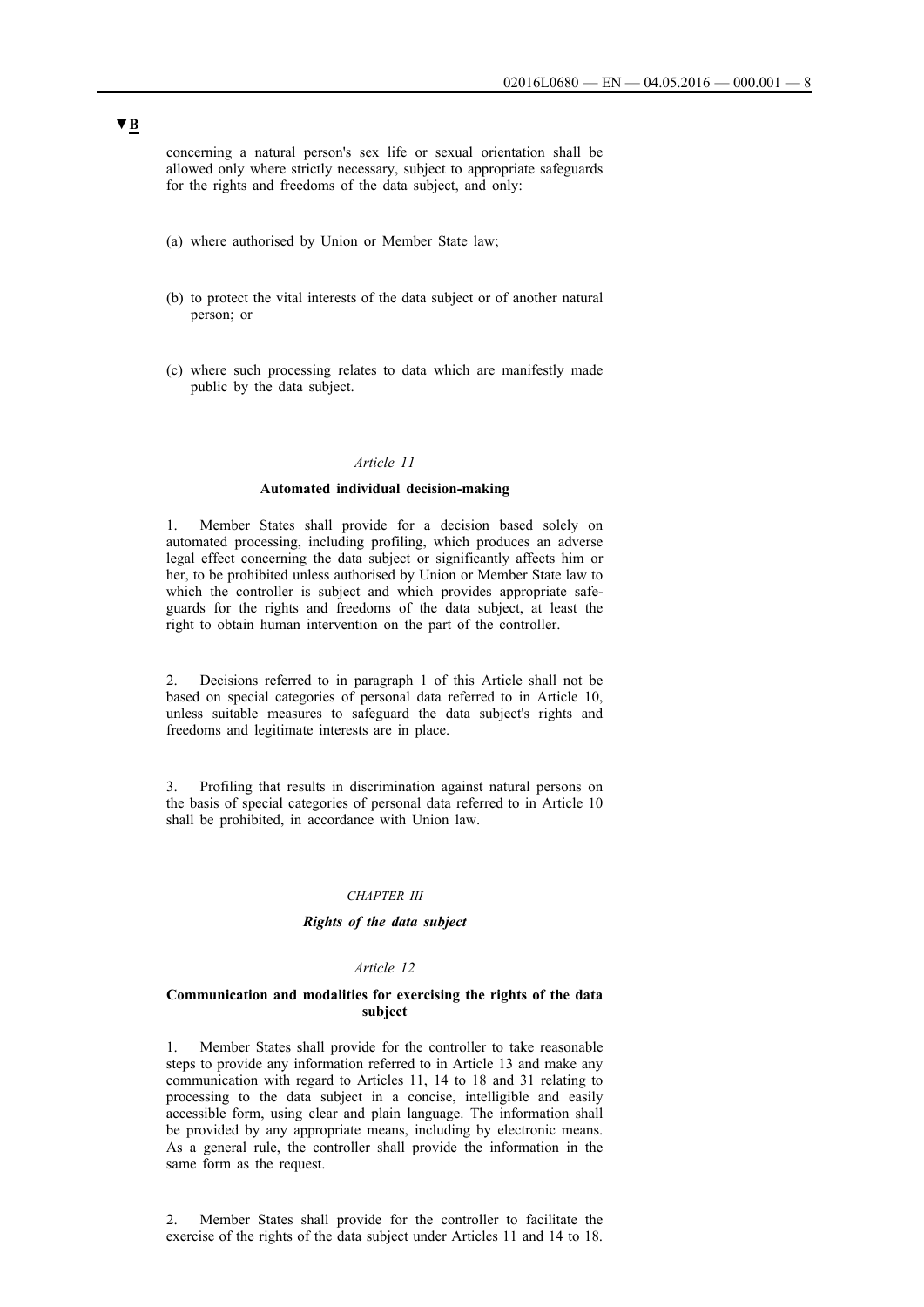3. Member States shall provide for the controller to inform the data subject in writing about the follow up to his or her request without undue delay.

4. Member States shall provide for the information provided under Article 13 and any communication made or action taken pursuant to Articles 11, 14 to 18 and 31 to be provided free of charge. Where requests from a data subject are manifestly unfounded or excessive, in particular because of their repetitive character, the controller may either:

- (a) charge a reasonable fee, taking into account the administrative costs of providing the information or communication or taking the action requested; or
- (b) refuse to act on the request.

The controller shall bear the burden of demonstrating the manifestly unfounded or excessive character of the request.

5. Where the controller has reasonable doubts concerning the identity of the natural person making a request referred to in Article 14 or 16, the controller may request the provision of additional information necessary to confirm the identity of the data subject.

### *Article 13*

## **Information to be made available or given to the data subject**

1. Member States shall provide for the controller to make available to the data subject at least the following information:

- (a) the identity and the contact details of the controller;
- (b) the contact details of the data protection officer, where applicable;
- (c) the purposes of the processing for which the personal data are intended;
- (d) the right to lodge a complaint with a supervisory authority and the contact details of the supervisory authority;
- (e) the existence of the right to request from the controller access to and rectification or erasure of personal data and restriction of processing of the personal data concerning the data subject.

In addition to the information referred to in paragraph 1, Member States shall provide by law for the controller to give to the data subject, in specific cases, the following further information to enable the exercise of his or her rights:

- (a) the legal basis for the processing;
- (b) the period for which the personal data will be stored, or, where that is not possible, the criteria used to determine that period;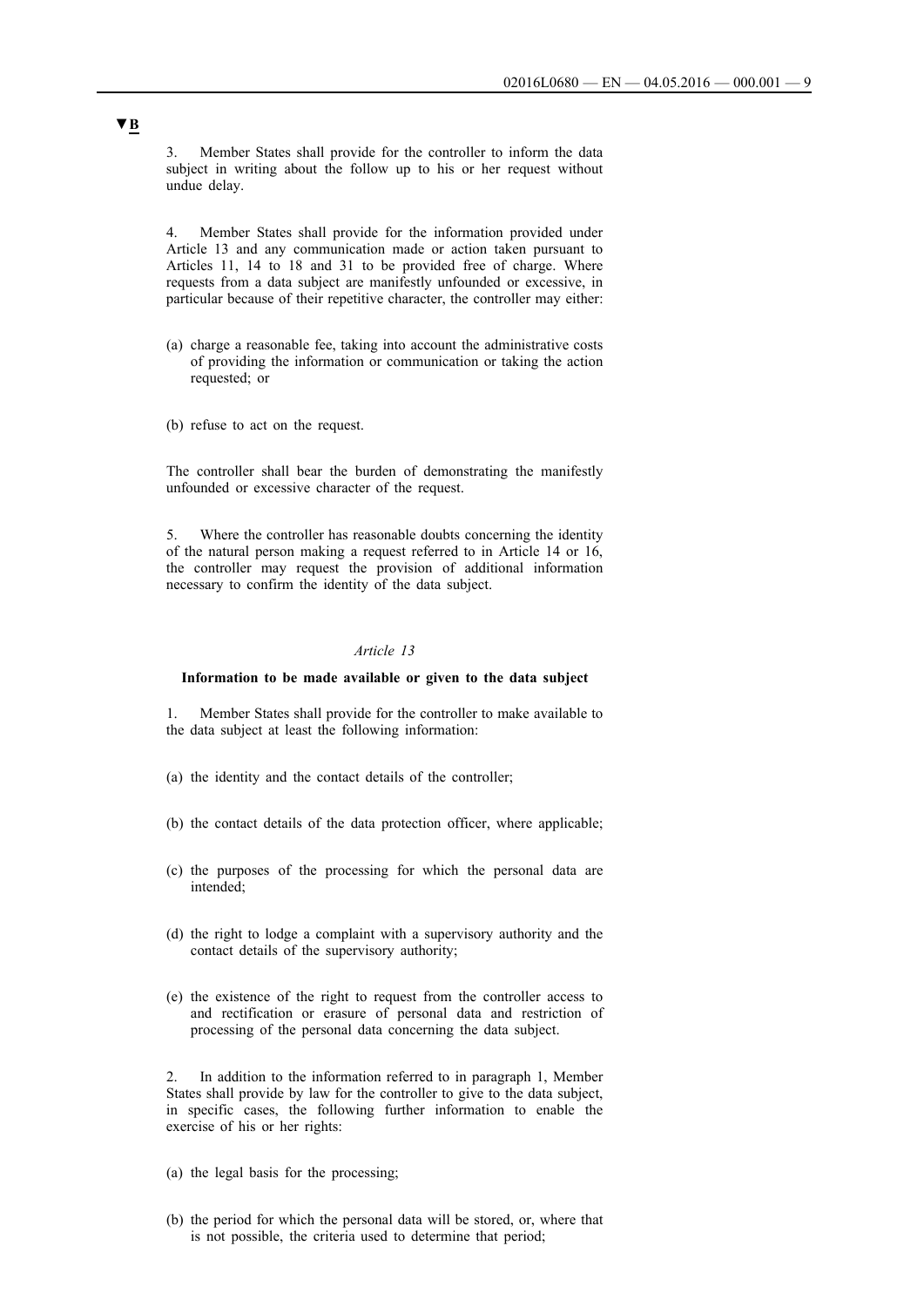- (c) where applicable, the categories of recipients of the personal data, including in third countries or international organisations;
- (d) where necessary, further information, in particular where the personal data are collected without the knowledge of the data subject.

3. Member States may adopt legislative measures delaying, restricting or omitting the provision of the information to the data subject pursuant to paragraph 2 to the extent that, and for as long as, such a measure constitutes a necessary and proportionate measure in a democratic society with due regard for the fundamental rights and the legitimate interests of the natural person concerned, in order to:

- (a) avoid obstructing official or legal inquiries, investigations or procedures;
- (b) avoid prejudicing the prevention, detection, investigation or prosecution of criminal offences or the execution of criminal penalties;
- (c) protect public security;
- (d) protect national security;
- (e) protect the rights and freedoms of others.

4. Member States may adopt legislative measures in order to determine categories of processing which may wholly or partly fall under any of the points listed in paragraph 3.

## *Article 14*

## **Right of access by the data subject**

Subject to Article 15, Member States shall provide for the right of the data subject to obtain from the controller confirmation as to whether or not personal data concerning him or her are being processed, and, where that is the case, access to the personal data and the following information:

- (a) the purposes of and legal basis for the processing;
- (b) the categories of personal data concerned;
- (c) the recipients or categories of recipients to whom the personal data have been disclosed, in particular recipients in third countries or international organisations;
- (d) where possible, the envisaged period for which the personal data will be stored, or, if not possible, the criteria used to determine that period;
- (e) the existence of the right to request from the controller rectification or erasure of personal data or restriction of processing of personal data concerning the data subject;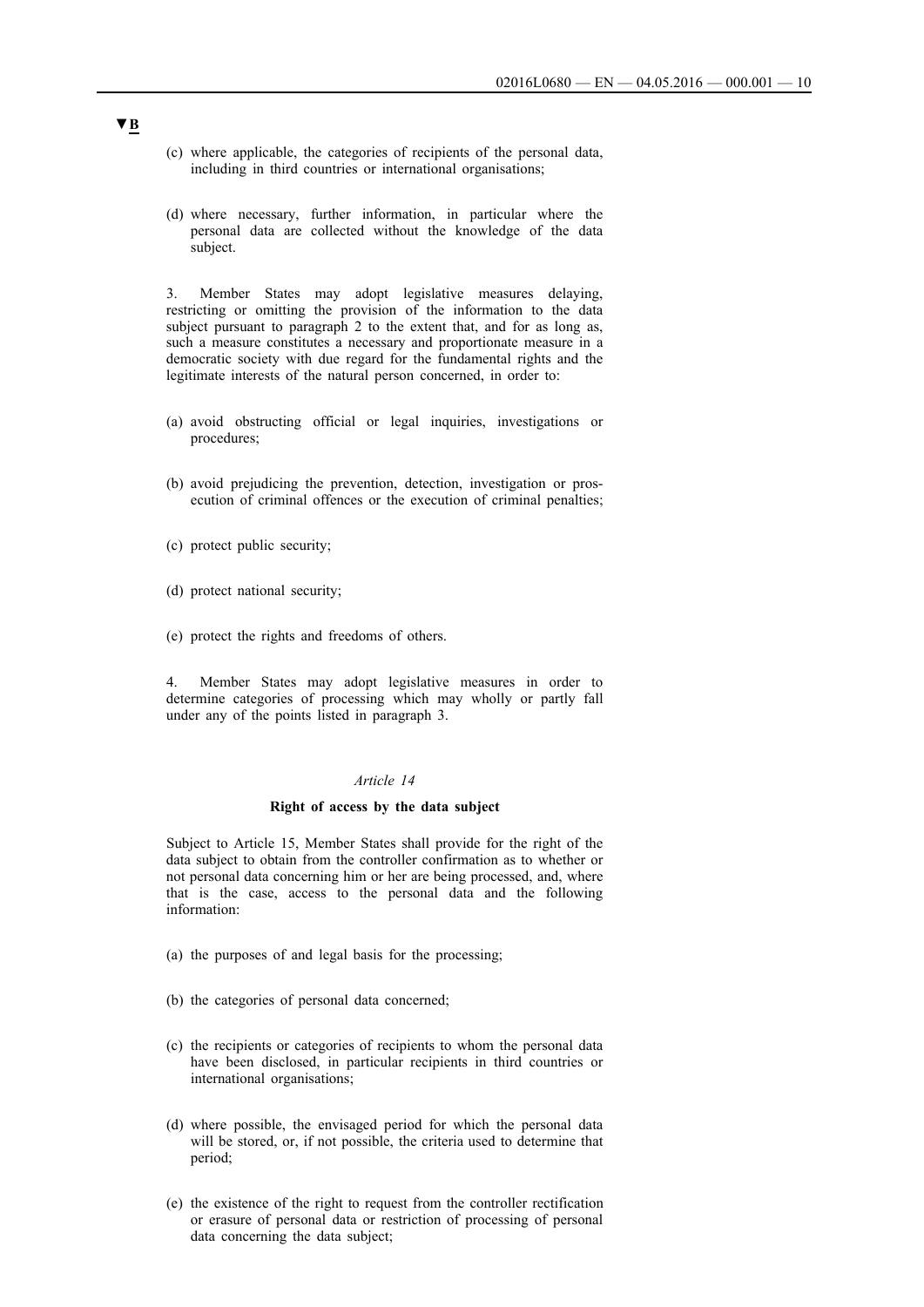- (f) the right to lodge a complaint with the supervisory authority and the contact details of the supervisory authority;
- (g) communication of the personal data undergoing processing and of any available information as to their origin.

## **Limitations to the right of access**

1. Member States may adopt legislative measures restricting, wholly or partly, the data subject's right of access to the extent that, and for as long as such a partial or complete restriction constitutes a necessary and proportionate measure in a democratic society with due regard for the fundamental rights and legitimate interests of the natural person concerned, in order to:

- (a) avoid obstructing official or legal inquiries, investigations or procedures;
- (b) avoid prejudicing the prevention, detection, investigation or prosecution of criminal offences or the execution of criminal penalties;
- (c) protect public security;
- (d) protect national security;
- (e) protect the rights and freedoms of others.

2. Member States may adopt legislative measures in order to determine categories of processing which may wholly or partly fall under points (a) to (e) of paragraph 1.

3. In the cases referred to in paragraphs 1 and 2, Member States shall provide for the controller to inform the data subject, without undue delay, in writing of any refusal or restriction of access and of the reasons for the refusal or the restriction. Such information may be omitted where the provision thereof would undermine a purpose under paragraph 1. Member States shall provide for the controller to inform the data subject of the possibility of lodging a complaint with a supervisory authority or seeking a judicial remedy.

4. Member States shall provide for the controller to document the factual or legal reasons on which the decision is based. That information shall be made available to the supervisory authorities.

## *Article 16*

### **Right to rectification or erasure of personal data and restriction of processing**

1. Member States shall provide for the right of the data subject to obtain from the controller without undue delay the rectification of inaccurate personal data relating to him or her. Taking into account the purposes of the processing, Member States shall provide for the data subject to have the right to have incomplete personal data completed, including by means of providing a supplementary statement.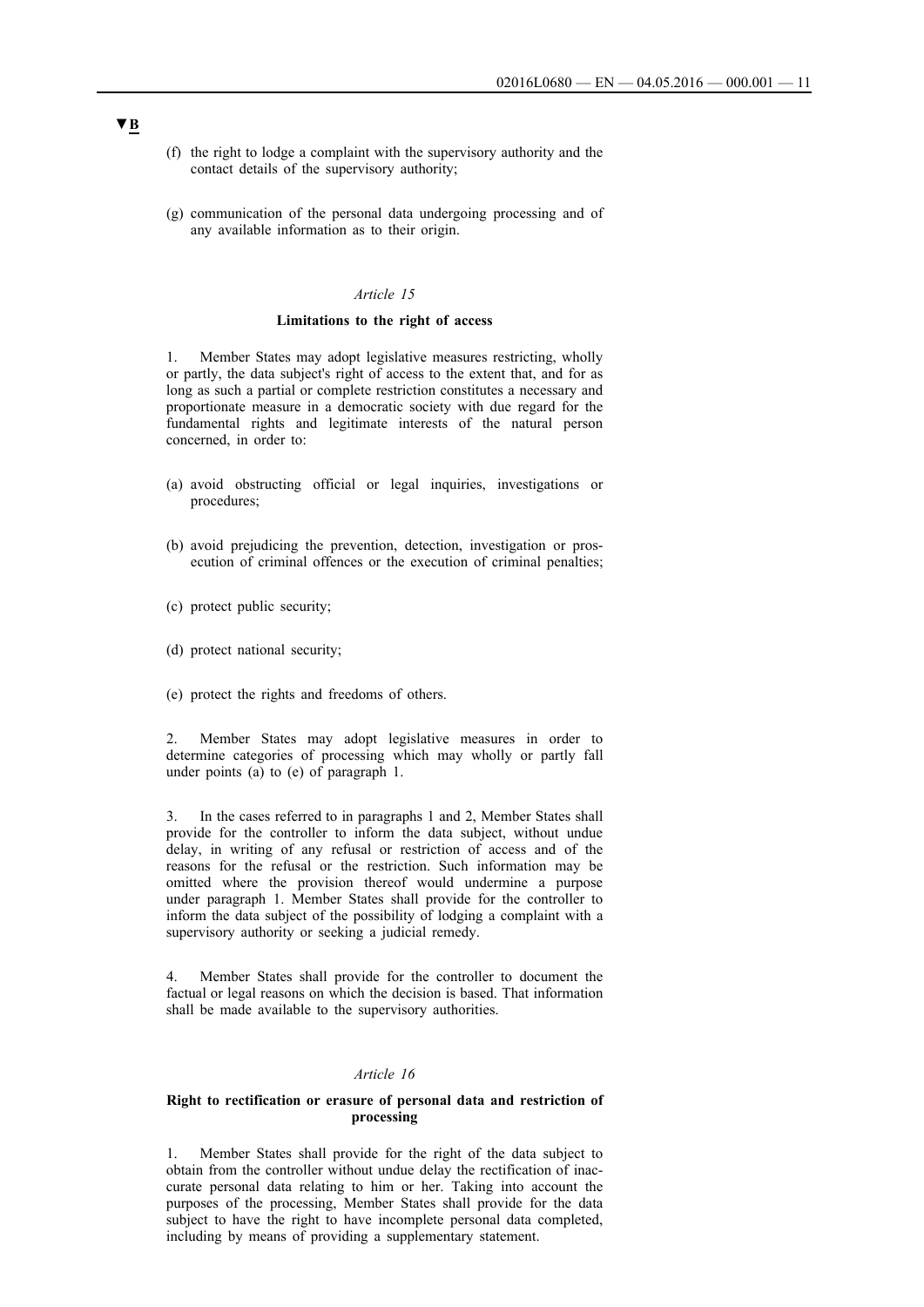2. Member States shall require the controller to erase personal data without undue delay and provide for the right of the data subject to obtain from the controller the erasure of personal data concerning him or her without undue delay where processing infringes the provisions adopted pursuant to Article 4, 8 or 10, or where personal data must be erased in order to comply with a legal obligation to which the controller is subject.

- 3. Instead of erasure, the controller shall restrict processing where:
- (a) the accuracy of the personal data is contested by the data subject and their accuracy or inaccuracy cannot be ascertained; or
- (b) the personal data must be maintained for the purposes of evidence.

Where processing is restricted pursuant to point (a) of the first subparagraph, the controller shall inform the data subject before lifting the restriction of processing.

4. Member States shall provide for the controller to inform the data subject in writing of any refusal of rectification or erasure of personal data or restriction of processing and of the reasons for the refusal. Member States may adopt legislative measures restricting, wholly or partly, the obligation to provide such information to the extent that such a restriction constitutes a necessary and proportionate measure in a democratic society with due regard for the fundamental rights and legitimate interests of the natural person concerned in order to:

- (a) avoid obstructing official or legal inquiries, investigations or procedures;
- (b) avoid prejudicing the prevention, detection, investigation or prosecution of criminal offences or the execution of criminal penalties;
- (c) protect public security;
- (d) protect national security;
- (e) protect the rights and freedoms of others.

Member States shall provide for the controller to inform the data subject of the possibility of lodging a complaint with a supervisory authority or seeking a judicial remedy.

5. Member States shall provide for the controller to communicate the rectification of inaccurate personal data to the competent authority from which the inaccurate personal data originate.

6. Member States shall, where personal data has been rectified or erased or processing has been restricted pursuant to paragraphs 1, 2 and 3, provide for the controller to notify the recipients and that the recipients shall rectify or erase the personal data or restrict processing of the personal data under their responsibility.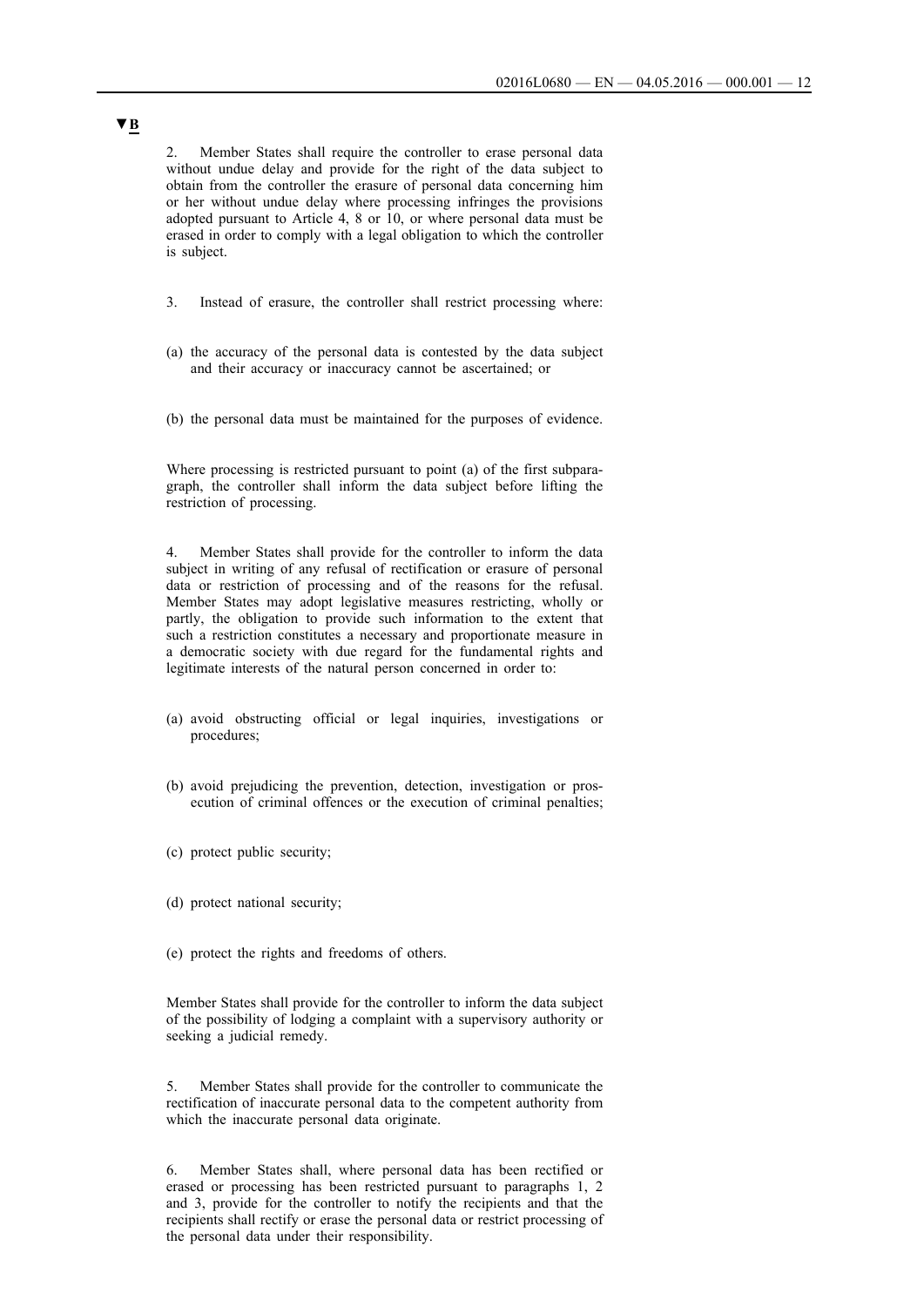## **Exercise of rights by the data subject and verification by the supervisory authority**

1. In the cases referred to in Article 13(3), Article 15(3) and Article 16(4) Member States shall adopt measures providing that the rights of the data subject may also be exercised through the competent supervisory authority.

2. Member States shall provide for the controller to inform the data subject of the possibility of exercising his or her rights through the supervisory authority pursuant to paragraph 1.

3. Where the right referred to in paragraph 1 is exercised, the supervisory authority shall inform the data subject at least that all necessary verifications or a review by the supervisory authority have taken place. The supervisory authority shall also inform the data subject of his or her right to seek a judicial remedy.

## *Article 18*

## **Rights of the data subject in criminal investigations and proceedings**

Member States may provide for the exercise of the rights referred to in Articles 13, 14 and 16 to be carried out in accordance with Member State law where the personal data are contained in a judicial decision or record or case file processed in the course of criminal investigations and proceedings.

### *CHAPTER IV*

#### *Controller and processor*

### Section 1

## **G e n e r a l o b l i g a t i o n s**

### *Article 19*

### **Obligations of the controller**

1. Member States shall provide for the controller, taking into account the nature, scope, context and purposes of processing as well as the risks of varying likelihood and severity for the rights and freedoms of natural persons, to implement appropriate technical and organisational measures to ensure and to be able to demonstrate that processing is performed in accordance with this Directive. Those measures shall be reviewed and updated where necessary.

2. Where proportionate in relation to the processing activities, the measures referred to in paragraph 1 shall include the implementation of appropriate data protection policies by the controller.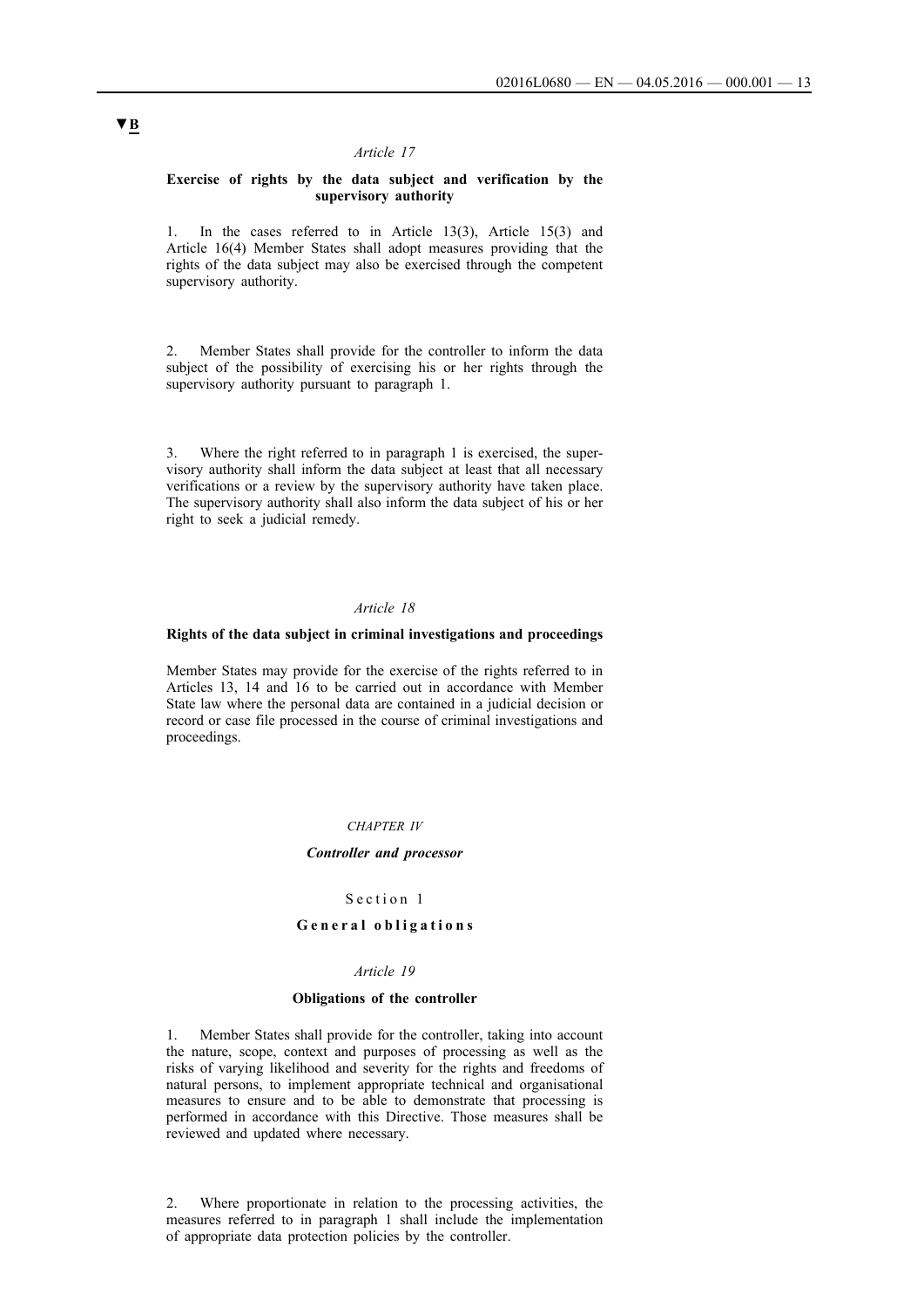## **Data protection by design and by default**

1. Member States shall provide for the controller, taking into account the state of the art, the cost of implementation and the nature, scope, context and purposes of processing, as well as the risks of varying likelihood and severity for rights and freedoms of natural persons posed by the processing, both at the time of the determination of the means for processing and at the time of the processing itself, to implement appropriate technical and organisational measures, such as pseudonymisation, which are designed to implement data protection principles, such as data minimisation, in an effective manner and to integrate the necessary safeguards into the processing, in order to meet the requirements of this Directive and protect the rights of data subjects.

2. Member States shall provide for the controller to implement appropriate technical and organisational measures ensuring that, by default, only personal data which are necessary for each specific purpose of the processing are processed. That obligation applies to the amount of personal data collected, the extent of their processing, the period of their storage and their accessibility. In particular, such measures shall ensure that by default personal data are not made accessible without the individual's intervention to an indefinite number of natural persons.

### *Article 21*

## **Joint controllers**

1. Member States shall, where two or more controllers jointly determine the purposes and means of processing, provide for them to be joint controllers. They shall, in a transparent manner, determine their respective responsibilities for compliance with this Directive, in particular as regards the exercise of the rights of the data subject and their respective duties to provide the information referred to in Article 13, by means of an arrangement between them unless, and in so far as, the respective responsibilities of the controllers are determined by Union or Member State law to which the controllers are subject. The arrangement shall designate the contact point for data subjects. Member States may designate which of the joint controllers can act as a single contact point for data subjects to exercise their rights.

2. Irrespective of the terms of the arrangement referred to in paragraph 1, Member States may provide for the data subject to exercise his or her rights under the provisions adopted pursuant to this Directive in respect of and against each of the controllers.

#### *Article 22*

### **Processor**

1. Member States shall, where processing is to be carried out on behalf of a controller, provide for the controller to use only processors providing sufficient guarantees to implement appropriate technical and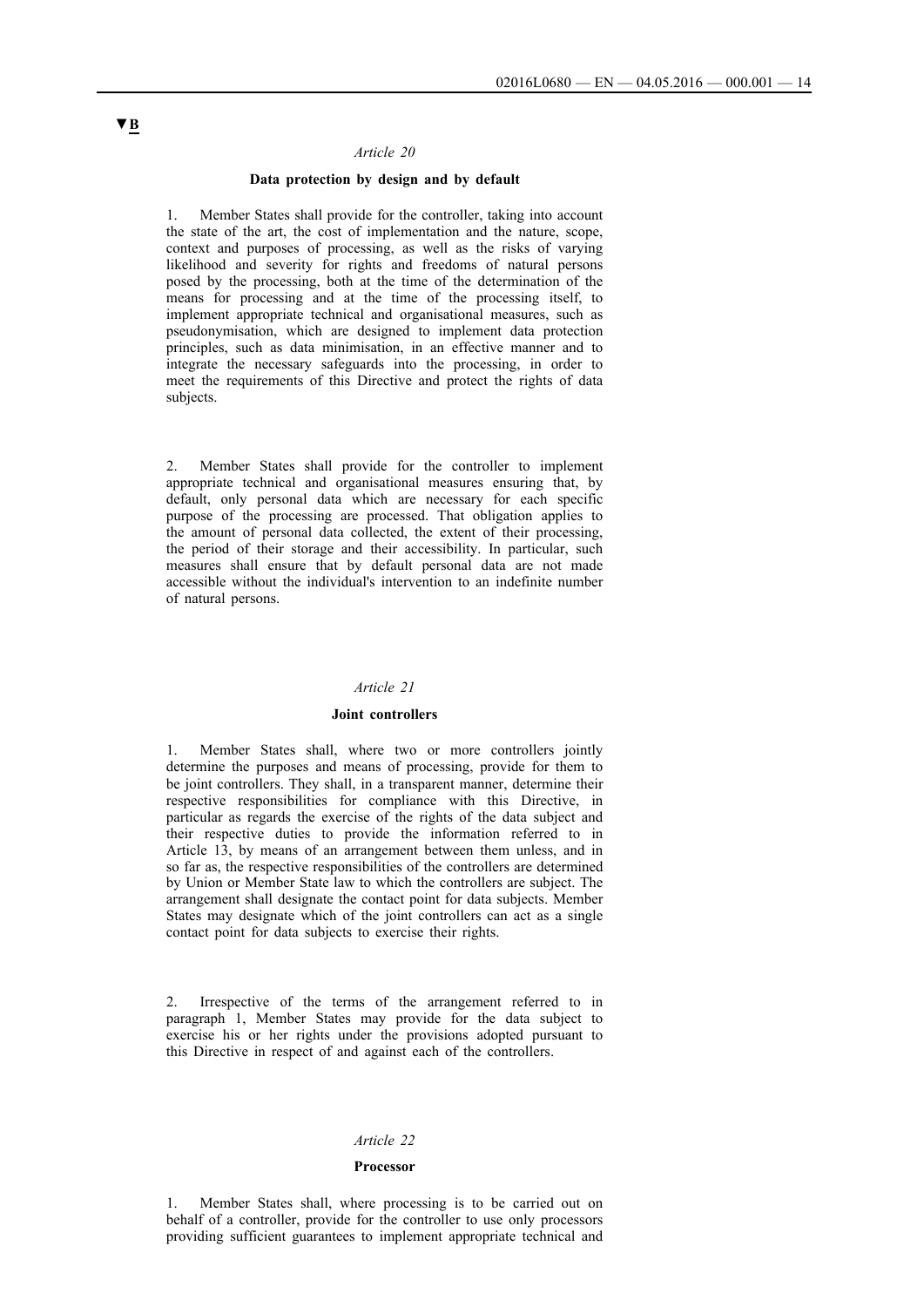organisational measures in such a manner that the processing will meet the requirements of this Directive and ensure the protection of the rights of the data subject.

2. Member States shall provide for the processor not to engage another processor without prior specific or general written authorisation by the controller. In the case of general written authorisation, the processor shall inform the controller of any intended changes concerning the addition or replacement of other processors, thereby giving the controller the opportunity to object to such changes.

3. Member States shall provide for the processing by a processor to be governed by a contract or other legal act under Union or Member State law, that is binding on the processor with regard to the controller and that sets out the subject-matter and duration of the processing, the nature and purpose of the processing, the type of personal data and categories of data subjects and the obligations and rights of the controller. That contract or other legal act shall stipulate, in particular, that the processor:

(a) acts only on instructions from the controller;

- (b) ensures that persons authorised to process the personal data have committed themselves to confidentiality or are under an appropriate statutory obligation of confidentiality;
- (c) assists the controller by any appropriate means to ensure compliance with the provisions on the data subject's rights;
- (d) at the choice of the controller, deletes or returns all the personal data to the controller after the end of the provision of data processing services, and deletes existing copies unless Union or Member State law requires storage of the personal data;
- (e) makes available to the controller all information necessary to demonstrate compliance with this Article;
- (f) complies with the conditions referred to in paragraphs 2 and 3 for engaging another processor.

The contract or the other legal act referred to in paragraph 3 shall be in writing, including in an electronic form.

5. If a processor determines, in infringement of this Directive, the purposes and means of processing, that processor shall be considered to be a controller in respect of that processing.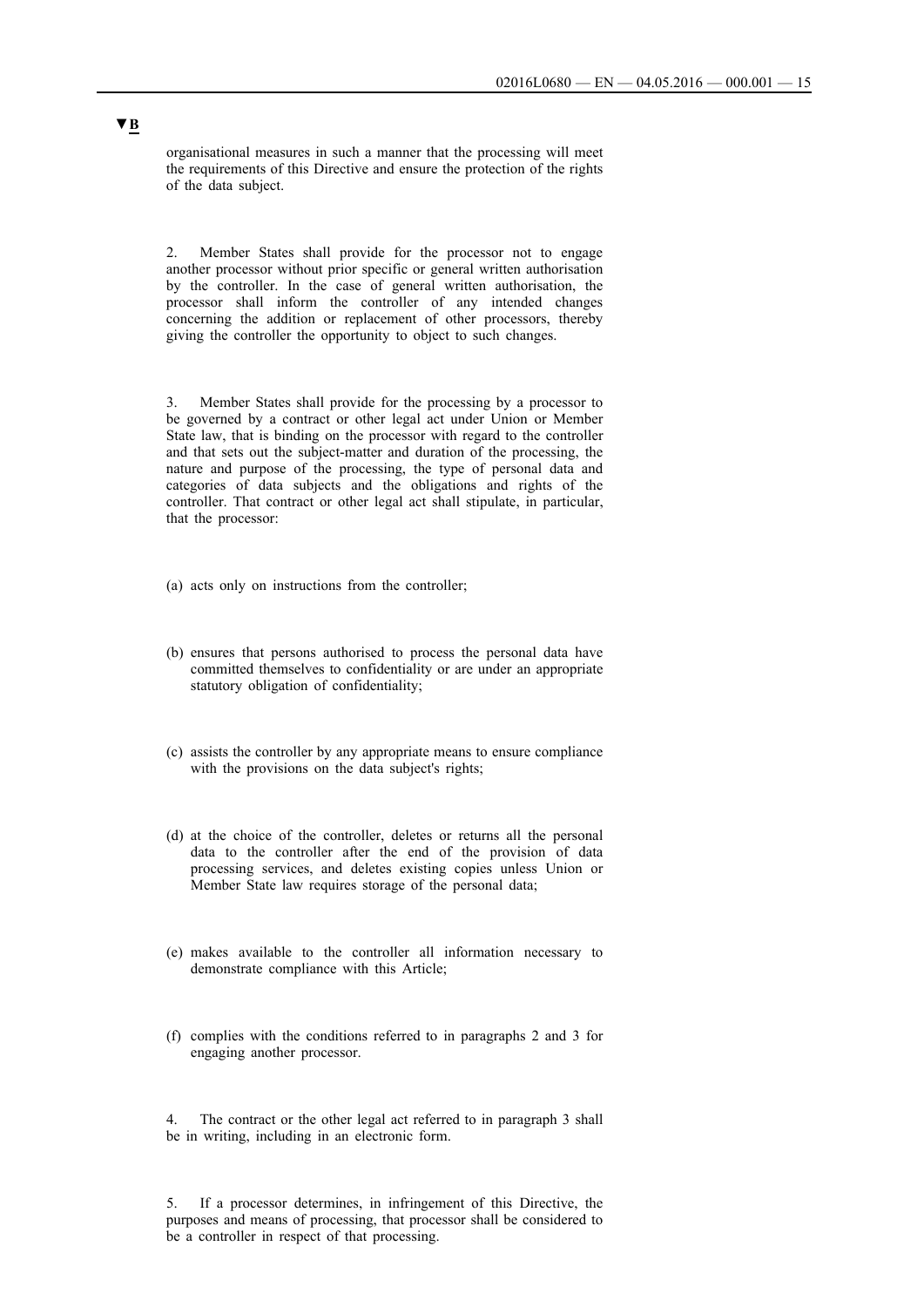## **Processing under the authority of the controller or processor**

Member States shall provide for the processor and any person acting under the authority of the controller or of the processor, who has access to personal data, not to process those data except on instructions from the controller, unless required to do so by Union or Member State law.

## *Article 24*

### **Records of processing activities**

1. Member States shall provide for controllers to maintain a record of all categories of processing activities under their responsibility. That record shall contain all of the following information:

- (a) the name and contact details of the controller and, where applicable, the joint controller and the data protection officer;
- (b) the purposes of the processing;
- (c) the categories of recipients to whom the personal data have been or will be disclosed including recipients in third countries or international organisations;
- (d) a description of the categories of data subject and of the categories of personal data;
- (e) where applicable, the use of profiling;
- (f) where applicable, the categories of transfers of personal data to a third country or an international organisation;
- (g) an indication of the legal basis for the processing operation, including transfers, for which the personal data are intended;
- (h) where possible, the envisaged time limits for erasure of the different categories of personal data;
- (i) where possible, a general description of the technical and organisational security measures referred to in Article 29(1).

2. Member States shall provide for each processor to maintain a record of all categories of processing activities carried out on behalf of a controller, containing:

- (a) the name and contact details of the processor or processors, of each controller on behalf of which the processor is acting and, where applicable, the data protection officer;
- (b) the categories of processing carried out on behalf of each controller;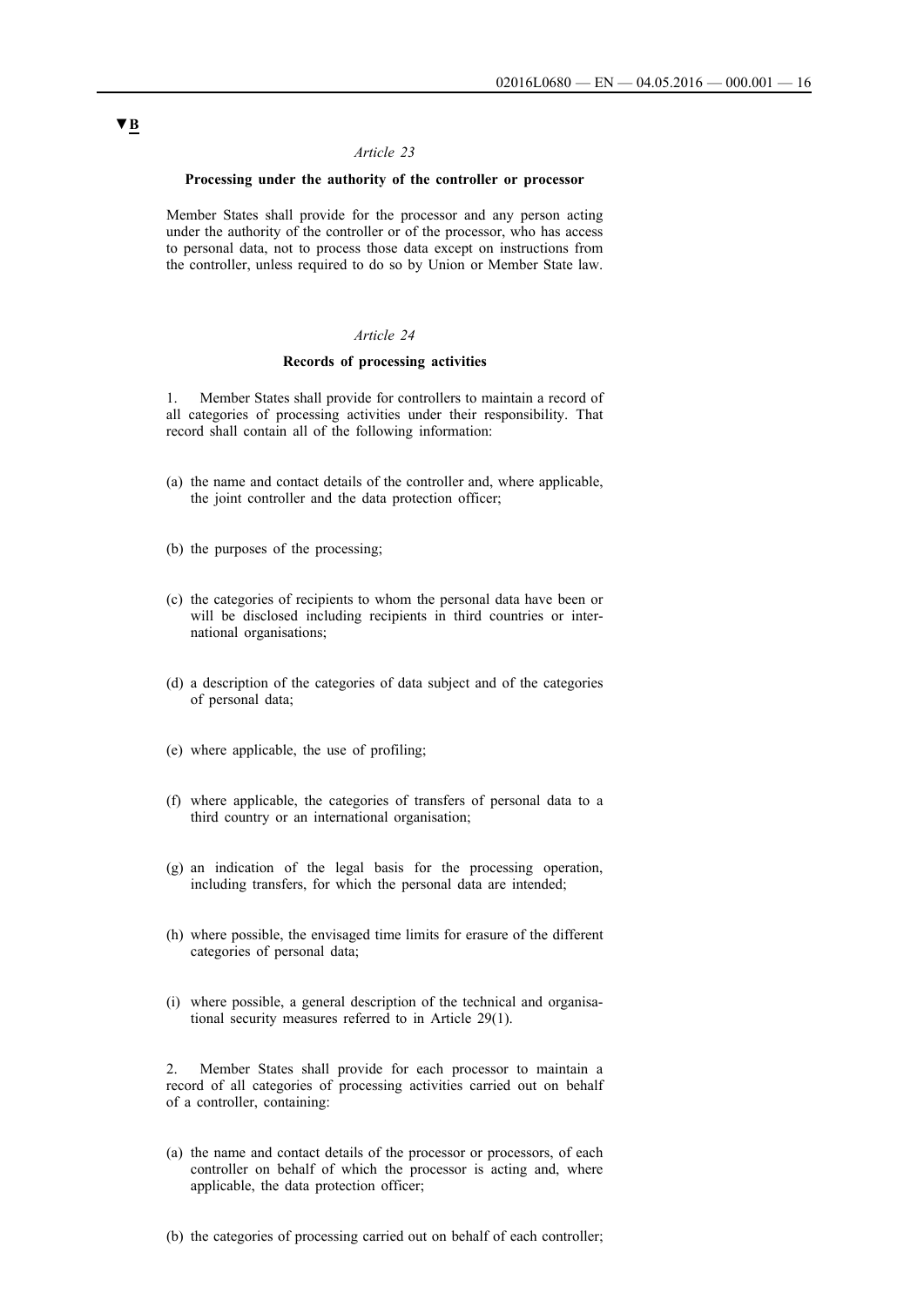- (c) where applicable, transfers of personal data to a third country or an international organisation where explicitly instructed to do so by the controller, including the identification of that third country or international organisation;
- (d) where possible, a general description of the technical and organisational security measures referred to in Article 29(1).

3. The records referred to in paragraphs 1 and 2 shall be in writing, including in electronic form.

The controller and the processor shall make those records available to the supervisory authority on request.

## *Article 25*

#### **Logging**

1. Member States shall provide for logs to be kept for at least the following processing operations in automated processing systems: collection, alteration, consultation, disclosure including transfers, combination and erasure. The logs of consultation and disclosure shall make it possible to establish the justification, date and time of such operations and, as far as possible, the identification of the person who consulted or disclosed personal data, and the identity of the recipients of such personal data.

2. The logs shall be used solely for verification of the lawfulness of processing, self-monitoring, ensuring the integrity and security of the personal data, and for criminal proceedings.

3. The controller and the processor shall make the logs available to the supervisory authority on request.

## *Article 26*

### **Cooperation with the supervisory authority**

Member States shall provide for the controller and the processor to cooperate, on request, with the supervisory authority in the performance of its tasks on request.

## *Article 27*

### **Data protection impact assessment**

1. Where a type of processing, in particular, using new technologies, and taking into account the nature, scope, context and purposes of the processing is likely to result in a high risk to the rights and freedoms of natural persons, Member States shall provide for the controller to carry out, prior to the processing, an assessment of the impact of the envisaged processing operations on the protection of personal data.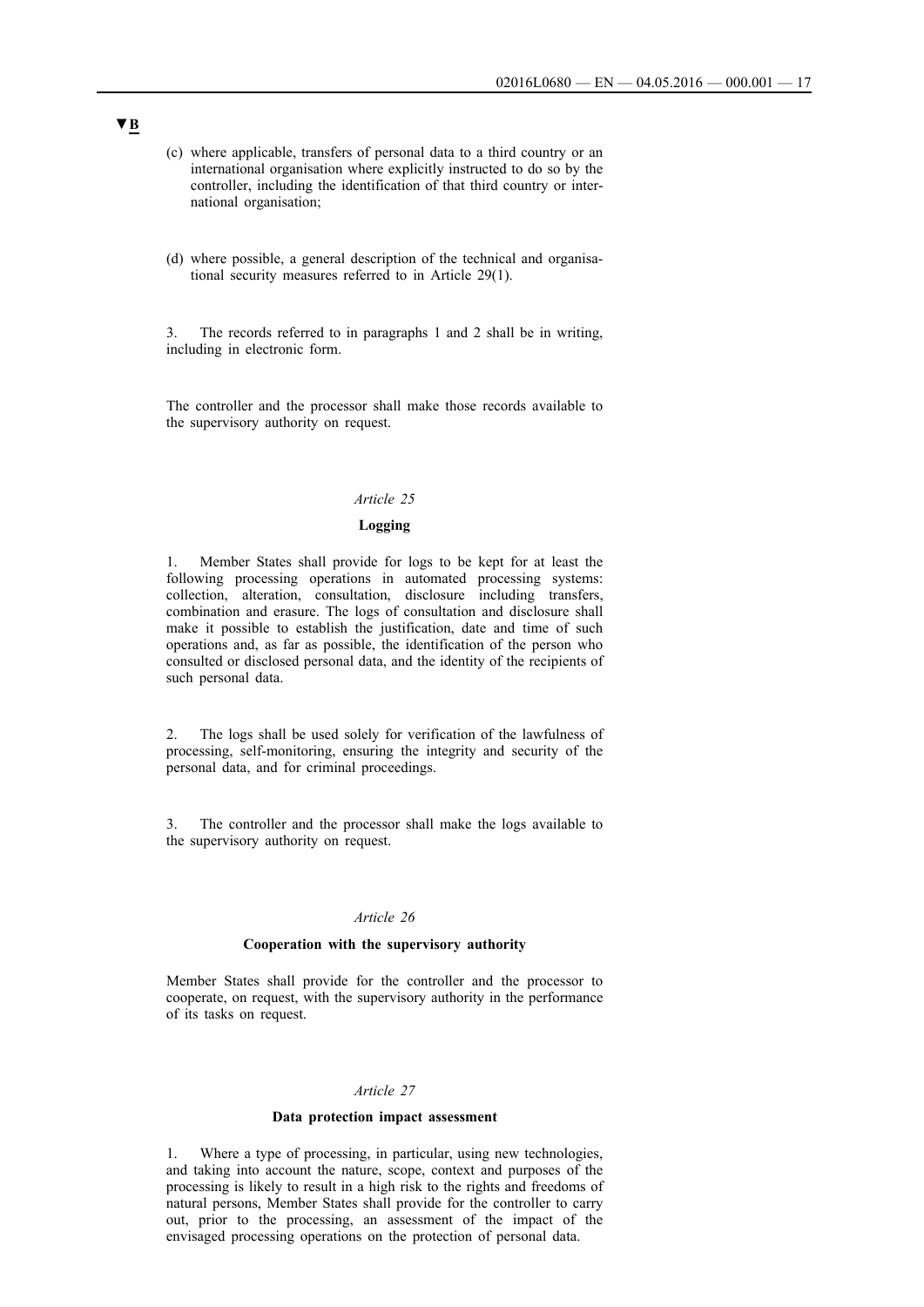2. The assessment referred to in paragraph 1 shall contain at least a general description of the envisaged processing operations, an assessment of the risks to the rights and freedoms of data subjects, the measures envisaged to address those risks, safeguards, security measures and mechanisms to ensure the protection of personal data and to demonstrate compliance with this Directive, taking into account the rights and legitimate interests of the data subjects and other persons concerned.

## *Article 28*

## **Prior consultation of the supervisory authority**

1. Member States shall provide for the controller or processor to consult the supervisory authority prior to processing which will form part of a new filing system to be created, where:

- (a) a data protection impact assessment as provided for in Article 27 indicates that the processing would result in a high risk in the absence of measures taken by the controller to mitigate the risk; or
- (b) the type of processing, in particular, where using new technologies, mechanisms or procedures, involves a high risk to the rights and freedoms of data subjects.

2. Member States shall provide for the supervisory authority to be consulted during the preparation of a proposal for a legislative measure to be adopted by a national parliament or of a regulatory measure based on such a legislative measure, which relates to processing.

Member States shall provide that the supervisory authority may establish a list of the processing operations which are subject to prior consultation pursuant to paragraph 1.

4. Member States shall provide for the controller to provide the supervisory authority with the data protection impact assessment pursuant to Article 27 and, on request, with any other information to allow the supervisory authority to make an assessment of the compliance of the processing and in particular of the risks for the protection of personal data of the data subject and of the related safeguards.

5. Member States shall, where the supervisory authority is of the opinion that the intended processing referred to in paragraph 1 of this Article would infringe the provisions adopted pursuant to this Directive, in particular where the controller has insufficiently identified or mitigated the risk, provide for the supervisory authority to provide, within a period of up to six weeks of receipt of the request for consultation, written advice to the controller and, where applicable, to the processor, and may use any of its powers referred to in Article 47. That period may be extended by a month, taking into account the complexity of the intended processing. The supervisory authority shall inform the controller and, where applicable, the processor of any such extension within one month of receipt of the request for consultation, together with the reasons for the delay.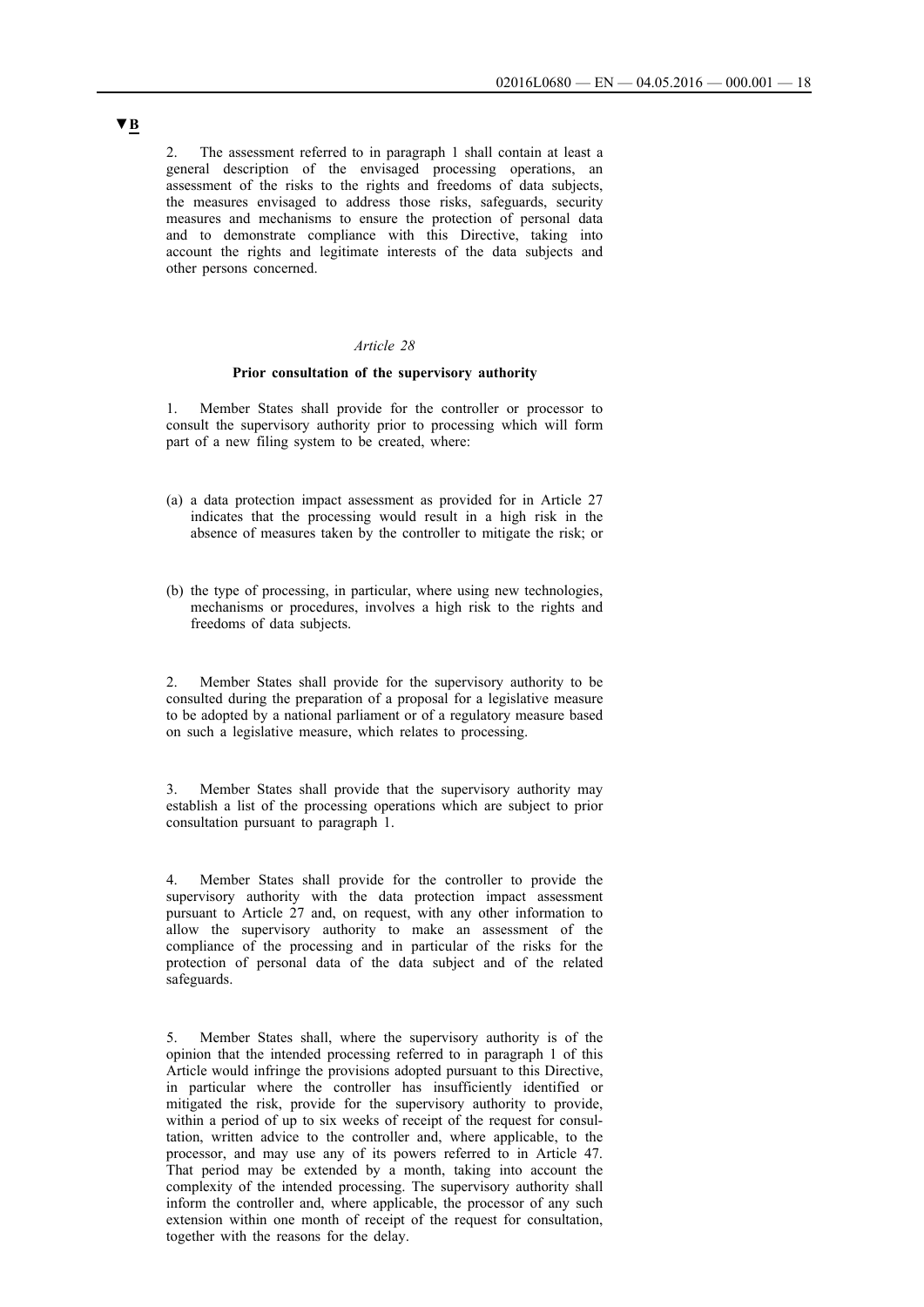## Section 2

## **S e c u r i t y o f p e r s o n a l d a t a**

#### *Article 29*

## **Security of processing**

1. Member States shall provide for the controller and the processor, taking into account the state of the art, the costs of implementation and the nature, scope, context and purposes of the processing as well as the risk of varying likelihood and severity for the rights and freedoms of natural persons, to implement appropriate technical and organisational measures to ensure a level of security appropriate to the risk, in particular as regards the processing of special categories of personal data referred to in Article 10.

2. In respect of automated processing, each Member State shall provide for the controller or processor, following an evaluation of the risks, to implement measures designed to:

- (a) deny unauthorised persons access to processing equipment used for processing ('equipment access control');
- (b) prevent the unauthorised reading, copying, modification or removal of data media ('data media control');
- (c) prevent the unauthorised input of personal data and the unauthorised inspection, modification or deletion of stored personal data ('storage control');
- (d) prevent the use of automated processing systems by unauthorised persons using data communication equipment ('user control');
- (e) ensure that persons authorised to use an automated processing system have access only to the personal data covered by their access authorisation ('data access control');
- (f) ensure that it is possible to verify and establish the bodies to which personal data have been or may be transmitted or made available using data communication equipment ('communication control');
- (g) ensure that it is subsequently possible to verify and establish which personal data have been input into automated processing systems and when and by whom the personal data were input ('input control');
- (h) prevent the unauthorised reading, copying, modification or deletion of personal data during transfers of personal data or during transportation of data media ('transport control');
- (i) ensure that installed systems may, in the case of interruption, be restored ('recovery');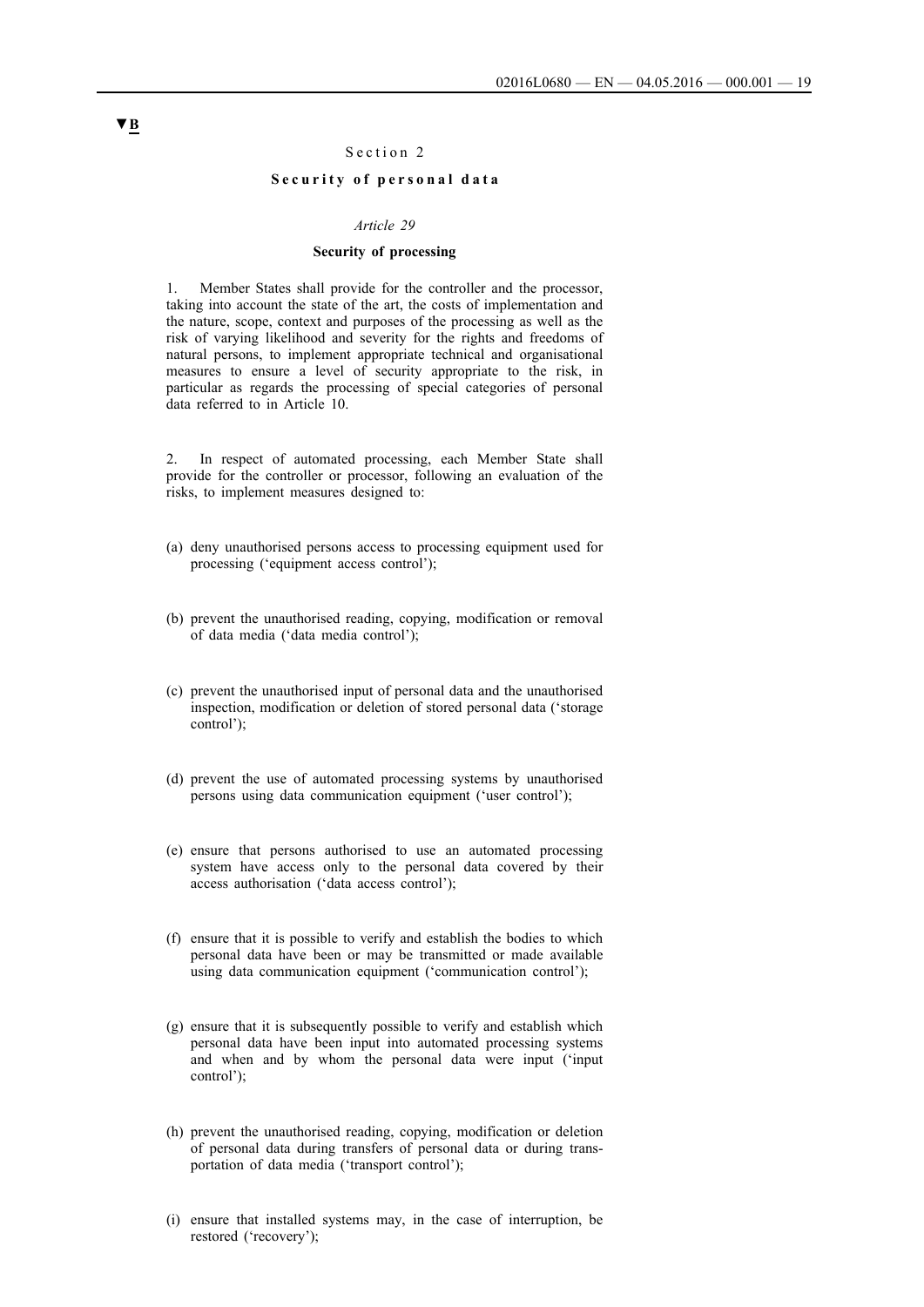(j) ensure that the functions of the system perform, that the appearance of faults in the functions is reported ('reliability') and that stored personal data cannot be corrupted by means of a malfunctioning of the system ('integrity').

### *Article 30*

### **Notification of a personal data breach to the supervisory authority**

1. Member States shall, in the case of a personal data breach, provide for the controller to notify without undue delay and, where feasible, not later than 72 hours after having become aware of it, the personal data breach to the supervisory authority, unless the personal data breach is unlikely to result in a risk to the rights and freedoms of natural persons. Where the notification to the supervisory authority is not made within 72 hours, it shall be accompanied by reasons for the delay.

2. The processor shall notify the controller without undue delay after becoming aware of a personal data breach.

- 3. The notification referred to in paragraph 1 shall at least:
- (a) describe the nature of the personal data breach including, where possible, the categories and approximate number of data subjects concerned and the categories and approximate number of personal data records concerned;
- (b) communicate the name and contact details of the data protection officer or other contact point where more information can be obtained;
- (c) describe the likely consequences of the personal data breach;
- (d) describe the measures taken or proposed to be taken by the controller to address the personal data breach, including, where appropriate, measures to mitigate its possible adverse effects.

4. Where, and in so far as, it is not possible to provide the information at the same time, the information may be provided in phases without undue further delay.

5. Member States shall provide for the controller to document any personal data breaches referred to in paragraph 1, comprising the facts relating to the personal data breach, its effects and the remedial action taken. That documentation shall enable the supervisory authority to verify compliance with this Article.

6. Member States shall, where the personal data breach involves personal data that have been transmitted by or to the controller of another Member State, provide for the information referred to in paragraph 3 to be communicated to the controller of that Member State without undue delay.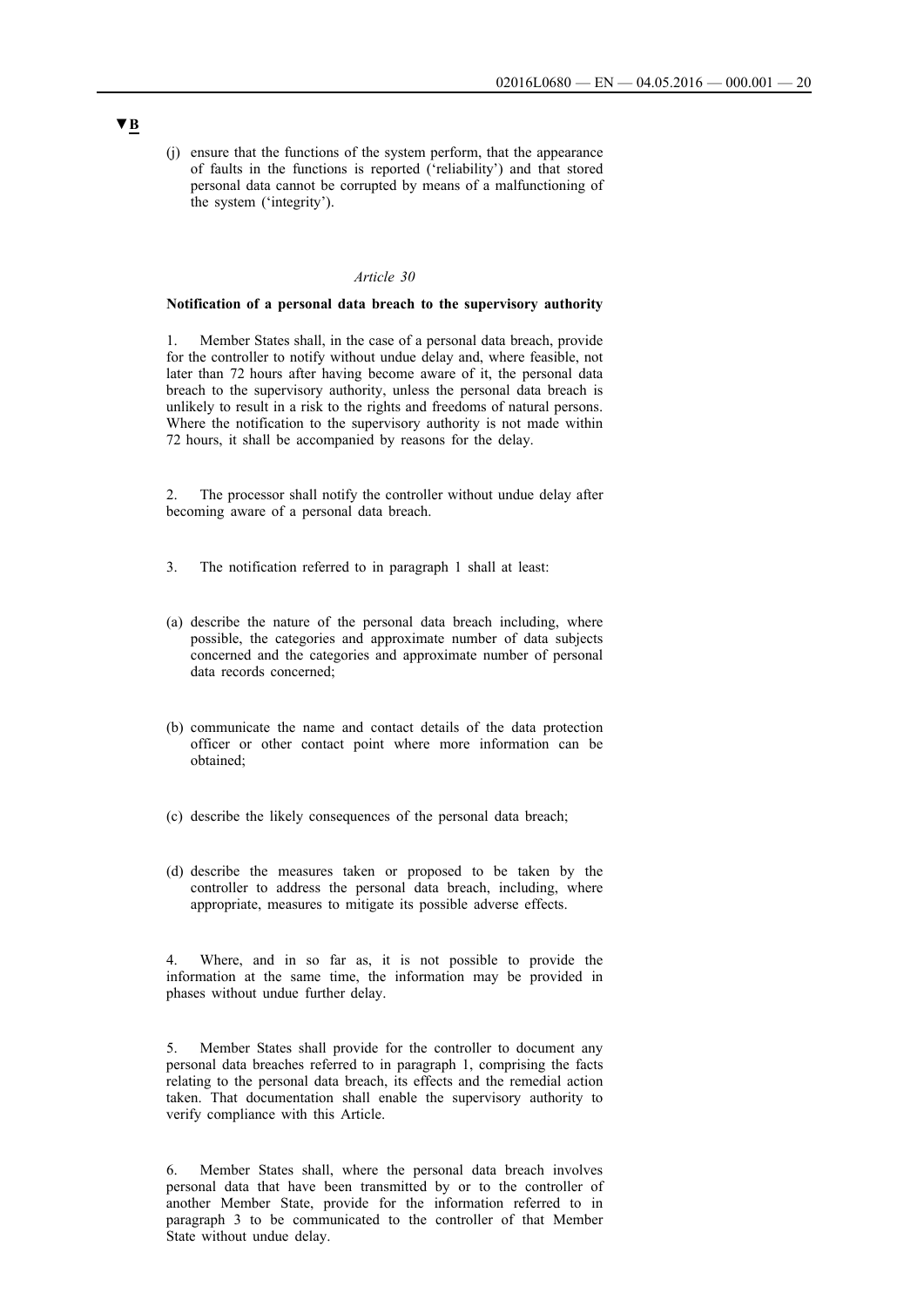## **Communication of a personal data breach to the data subject**

1. Member States shall, where the personal data breach is likely to result in a high risk to the rights and freedoms of natural persons, provide for the controller to communicate the personal data breach to the data subject without undue delay.

2. The communication to the data subject referred to in paragraph 1 of this Article shall describe in clear and plain language the nature of the personal data breach and shall contain at least the information and measures referred to in points (b), (c) and (d) of Article 30(3).

3. The communication to the data subject referred to in paragraph 1 shall not be required if any of the following conditions are met:

- (a) the controller has implemented appropriate technological and organisational protection measures, and those measures were applied to the personal data affected by the personal data breach, in particular those that render the personal data unintelligible to any person who is not authorised to access it, such as encryption;
- (b) the controller has taken subsequent measures which ensure that the high risk to the rights and freedoms of data subjects referred to in paragraph 1 is no longer likely to materialise;
- (c) it would involve a disproportionate effort. In such a case, there shall instead be a public communication or a similar measure whereby the data subjects are informed in an equally effective manner.

4. If the controller has not already communicated the personal data breach to the data subject, the supervisory authority, having considered the likelihood of the personal data breach resulting in a high risk, may require it to do so, or may decide that any of the conditions referred to in paragraph 3 are met.

5. The communication to the data subject referred to in paragraph 1 of this Article may be delayed, restricted or omitted subject to the conditions and on the grounds referred to in Article 13(3).

## Section 3

## **Data protection officer**

## *Article 32*

### **Designation of the data protection officer**

1. Member States shall provide for the controller to designate a data protection officer. Member States may exempt courts and other independent judicial authorities when acting in their judicial capacity from that obligation.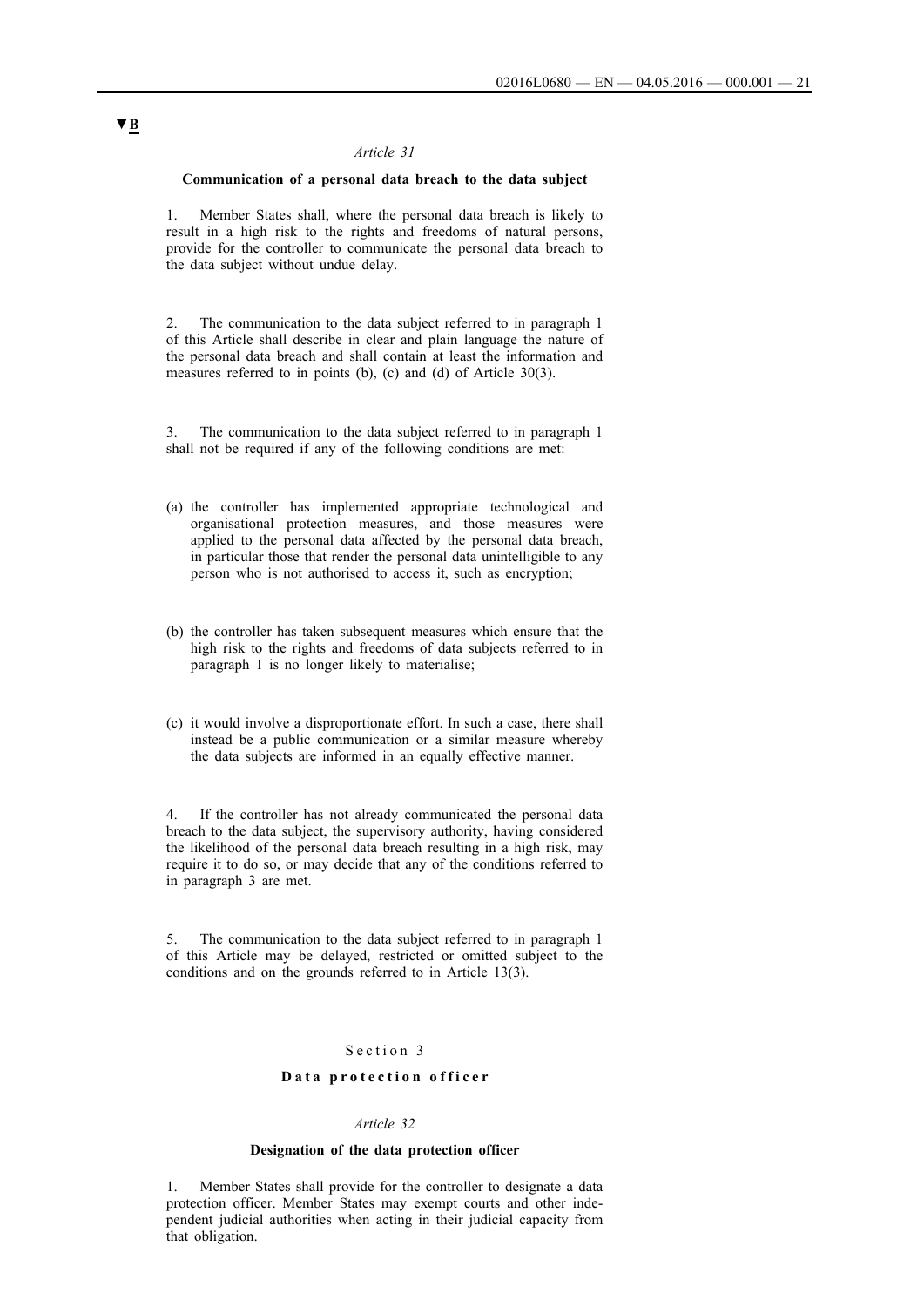2. The data protection officer shall be designated on the basis of his or her professional qualities and, in particular, his or her expert knowledge of data protection law and practice and ability to fulfil the tasks referred to in Article 34.

3. A single data protection officer may be designated for several competent authorities, taking account of their organisational structure and size.

4. Member States shall provide for the controller to publish the contact details of the data protection officer and communicate them to the supervisory authority.

### *Article 33*

### **Position of the data protection officer**

1. Member States shall provide for the controller to ensure that the data protection officer is involved, properly and in a timely manner, in all issues which relate to the protection of personal data.

2. The controller shall support the data protection officer in performing the tasks referred to in Article 34 by providing resources necessary to carry out those tasks and access to personal data and processing operations, and to maintain his or her expert knowledge.

### *Article 34*

## **Tasks of the data protection officer**

Member States shall provide for the controller to entrust the data protection officer at least with the following tasks:

- (a) to inform and advise the controller and the employees who carry out processing of their obligations pursuant to this Directive and to other Union or Member State data protection provisions;
- (b) to monitor compliance with this Directive, with other Union or Member State data protection provisions and with the policies of the controller in relation to the protection of personal data, including the assignment of responsibilities, awareness-raising and training of staff involved in processing operations, and the related audits;
- (c) to provide advice where requested as regards the data protection impact assessment and monitor its performance pursuant to Article 27;
- (d) to cooperate with the supervisory authority;
- (e) to act as the contact point for the supervisory authority on issues relating to processing, including the prior consultation referred to in Article 28, and to consult, where appropriate, with regard to any other matter.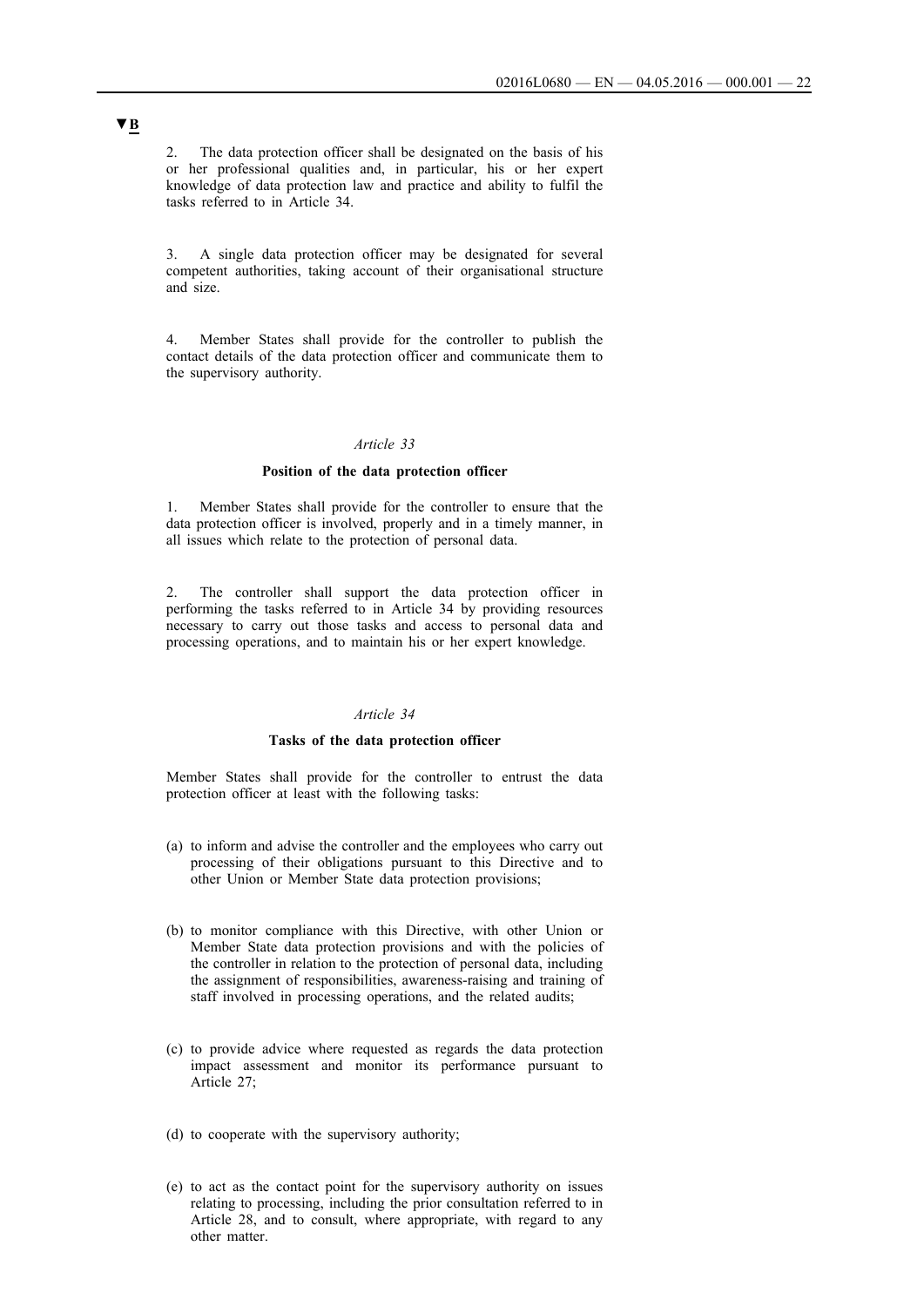#### *CHAPTER V*

## *Transfers of personal data to third countries or international organisations*

#### *Article 35*

### **General principles for transfers of personal data**

1. Member States shall provide for any transfer by competent authorities of personal data which are undergoing processing or are intended for processing after transfer to a third country or to an international organisation including for onward transfers to another third country or international organisation to take place, subject to compliance with the national provisions adopted pursuant to other provisions of this Directive, only where the conditions laid down in this Chapter are met, namely:

- (a) the transfer is necessary for the purposes set out in Article  $1(1)$ ;
- (b) the personal data are transferred to a controller in a third country or international organisation that is an authority competent for the purposes referred to in Article 1(1);
- (c) where personal data are transmitted or made available from another Member State, that Member State has given its prior authorisation to the transfer in accordance with its national law;
- (d) the Commission has adopted an adequacy decision pursuant to Article 36, or, in the absence of such a decision, appropriate safeguards have been provided or exist pursuant to Article 37, or, in the absence of an adequacy decision pursuant to Article 36 and of appropriate safeguards in accordance with Article 37, derogations for specific situations apply pursuant to Article 38; and
- (e) in the case of an onward transfer to another third country or international organisation, the competent authority that carried out the original transfer or another competent authority of the same Member State authorises the onward transfer, after taking into due account all relevant factors, including the seriousness of the criminal offence, the purpose for which the personal data was originally transferred and the level of personal data protection in the third country or an international organisation to which personal data are onward transferred.

Member States shall provide for transfers without the prior authorisation by another Member State in accordance with point (c) of paragraph 1 to be permitted only if the transfer of the personal data is necessary for the prevention of an immediate and serious threat to public security of a Member State or a third country or to essential interests of a Member State and the prior authorisation cannot be obtained in good time. The authority responsible for giving prior authorisation shall be informed without delay.

3. All provisions in this Chapter shall be applied in order to ensure that the level of protection of natural persons ensured by this Directive is not undermined.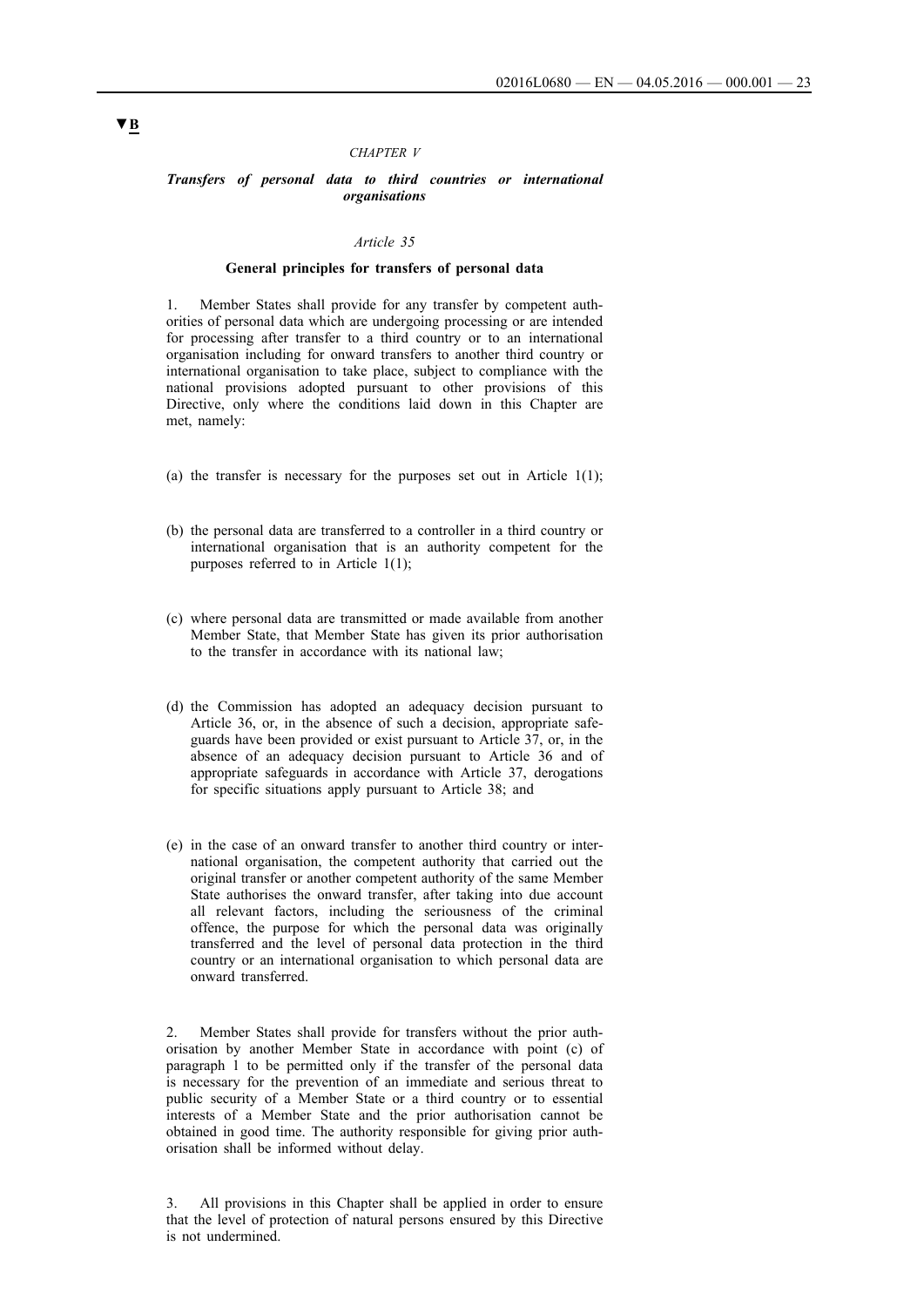### **Transfers on the basis of an adequacy decision**

Member States shall provide that a transfer of personal data to a third country or an international organisation may take place where the Commission has decided that the third country, a territory or one or more specified sectors within that third country, or the international organisation in question ensures an adequate level of protection. Such a transfer shall not require any specific authorisation.

2. When assessing the adequacy of the level of protection, the Commission shall, in particular, take account of the following elements:

- (a) the rule of law, respect for human rights and fundamental freedoms, relevant legislation, both general and sectoral, including concerning public security, defence, national security and criminal law and the access of public authorities to personal data, as well as the implementation of such legislation, data protection rules, professional rules and security measures, including rules for the onward transfer of personal data to another third country or international organisation, which are complied with in that country or international organisation, case-law, as well as effective and enforceable data subject rights and effective administrative and judicial redress for the data subjects whose personal data are transferred;
- (b) the existence and effective functioning of one or more independent supervisory authorities in the third country or to which an international organisation is subject, with responsibility for ensuring and enforcing compliance with data protection rules, including adequate enforcement powers, for assisting and advising data subjects in exercising their rights and for cooperation with the supervisory authorities of the Member States; and
- (c) the international commitments the third country or international organisation concerned has entered into, or other obligations arising from legally binding conventions or instruments as well as from its participation in multilateral or regional systems, in particular in relation to the protection of personal data.

The Commission, after assessing the adequacy of the level of protection, may decide, by means of implementing act, that a third country, a territory or one or more specified sectors within a third country, or an international organisation ensures an adequate level of protection within the meaning of paragraph 2 of this Article. The implementing act shall provide a mechanism for periodic review, at least every four years, which shall take into account all relevant developments in the third country or international organisation. The implementing act shall specify its territorial and sectoral application and, where applicable, identify the supervisory authority or authorities referred to in point (b) of paragraph 2 of this Article. The implementing act shall be adopted in accordance with the examination procedure referred to in Article 58(2).

4. The Commission shall, on an ongoing basis, monitor developments in third countries and international organisations that could affect the functioning of decisions adopted pursuant to paragraph 3.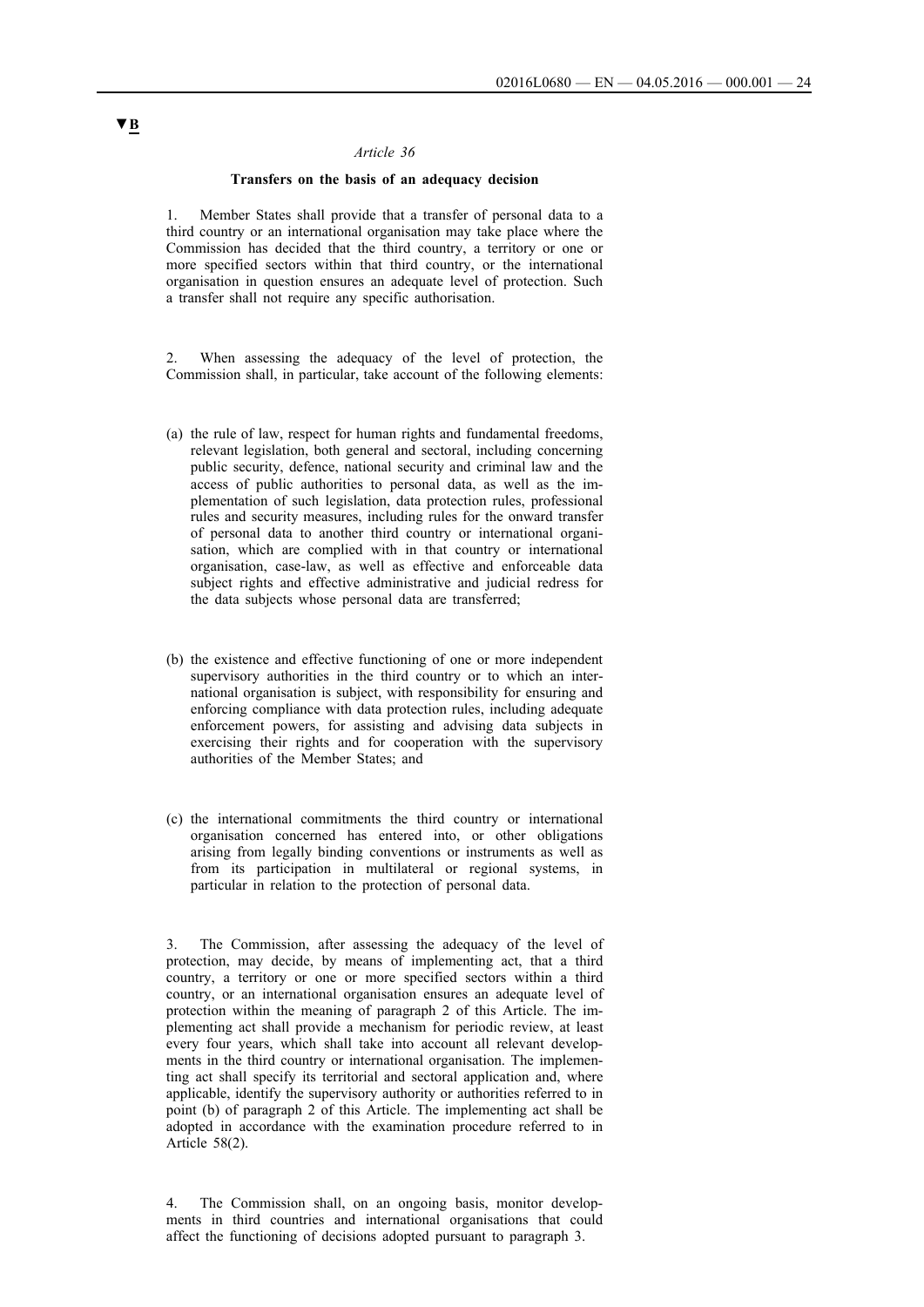5. The Commission shall, where available information reveals, in particular following the review referred to in paragraph 3 of this Article, that a third country, a territory or one or more specified sectors within a third country, or an international organisation no longer ensures an adequate level of protection within the meaning of paragraph 2 of this Article, to the extent necessary, repeal, amend or suspend the decision referred to in paragraph 3 of this Article by means of implementing acts without retro-active effect. Those implementing acts shall be adopted in accordance with the examination procedure referred to in Article 58(2).

On duly justified imperative grounds of urgency, the Commission shall adopt immediately applicable implementing acts in accordance with the procedure referred to in Article 58(3).

6. The Commission shall enter into consultations with the third country or international organisation with a view to remedying the situation giving rise to the decision made pursuant to paragraph 5.

7. Member States shall provide for a decision pursuant to paragraph 5 to be without prejudice to transfers of personal data to the third country, the territory or one or more specified sectors within that third country, or the international organisation in question pursuant to Articles 37 and 38.

8. The Commission shall publish in the *Official Journal of the European Union* and on its website a list of the third countries, territories and specified sectors within a third country and international organisations for which it has decided that an adequate level of protection is or is no longer ensured.

## *Article 37*

### **Transfers subject to appropriate safeguards**

1. In the absence of a decision pursuant to Article 36(3), Member States shall provide that a transfer of personal data to a third country or an international organisation may take place where:

- (a) appropriate safeguards with regard to the protection of personal data are provided for in a legally binding instrument; or
- (b) the controller has assessed all the circumstances surrounding the transfer of personal data and concludes that appropriate safeguards exist with regard to the protection of personal data.

The controller shall inform the supervisory authority about categories of transfers under point (b) of paragraph 1.

3. When a transfer is based on point (b) of paragraph 1, such a transfer shall be documented and the documentation shall be made available to the supervisory authority on request, including the date and time of the transfer, information about the receiving competent authority, the justification for the transfer and the personal data transferred.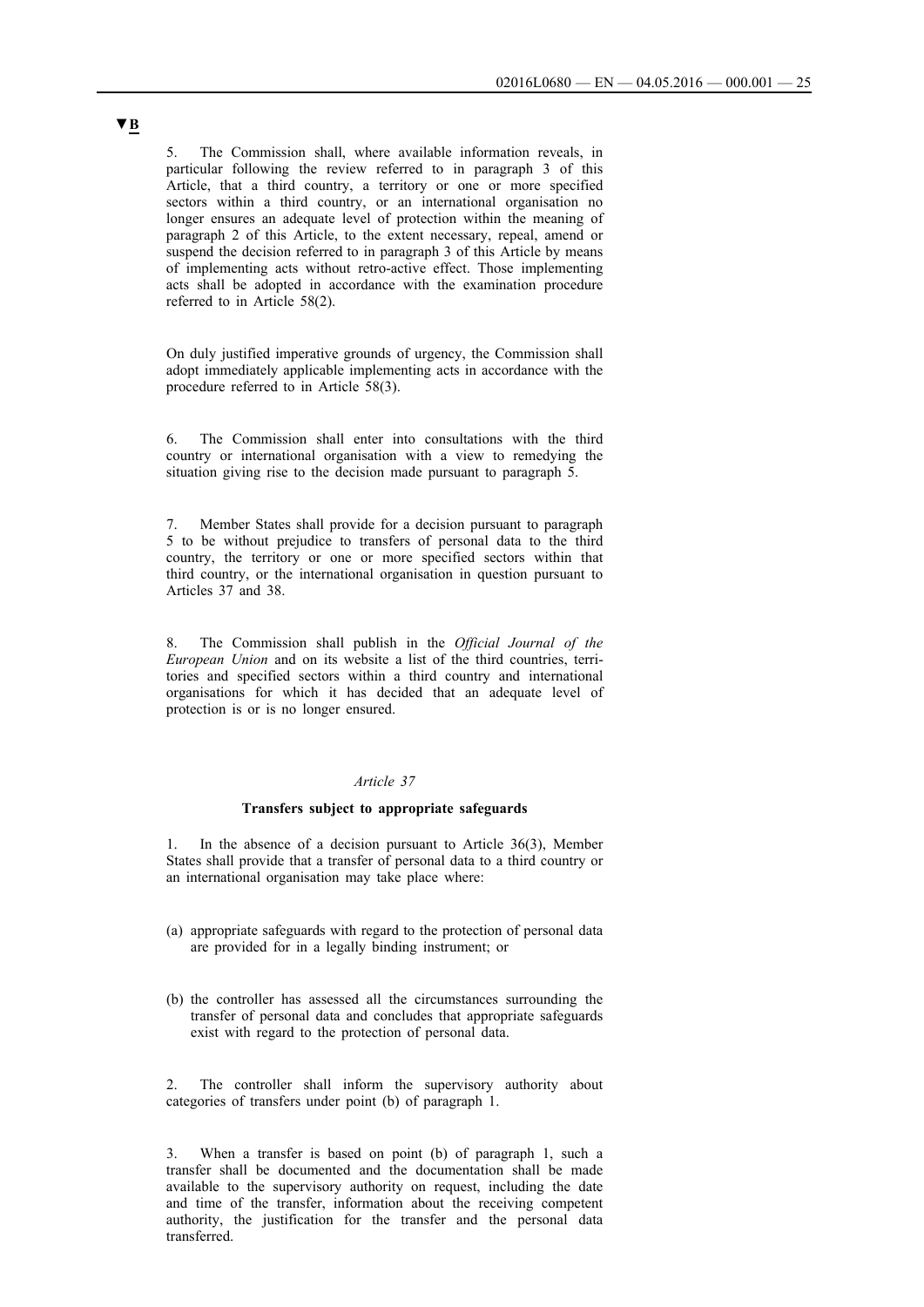### **Derogations for specific situations**

In the absence of an adequacy decision pursuant to Article 36, or of appropriate safeguards pursuant to Article 37, Member States shall provide that a transfer or a category of transfers of personal data to a third country or an international organisation may take place only on the condition that the transfer is necessary:

- (a) in order to protect the vital interests of the data subject or another person;
- (b) to safeguard legitimate interests of the data subject, where the law of the Member State transferring the personal data so provides;
- (c) for the prevention of an immediate and serious threat to public security of a Member State or a third country;
- (d) in individual cases for the purposes set out in Article 1(1); or
- (e) in an individual case for the establishment, exercise or defence of legal claims relating to the purposes set out in Article 1(1).

Personal data shall not be transferred if the transferring competent authority determines that fundamental rights and freedoms of the data subject concerned override the public interest in the transfer set out in points (d) and (e) of paragraph 1.

3. Where a transfer is based on paragraph 1, such a transfer shall be documented and the documentation shall be made available to the supervisory authority on request, including the date and time of the transfer, information about the receiving competent authority, the justification for the transfer and the personal data transferred.

### *Article 39*

## **Transfers of personal data to recipients established in third countries**

1. By way of derogation from point (b) of Article 35(1) and without prejudice to any international agreement referred to in paragraph 2 of this Article, Union or Member State law may provide for the competent authorities referred to in point  $(7)(a)$  of Article 3, in individual and specific cases, to transfer personal data directly to recipients established in third countries only if the other provisions of this Directive are complied with and all of the following conditions are fulfilled:

- (a) the transfer is strictly necessary for the performance of a task of the transferring competent authority as provided for by Union or Member State law for the purposes set out in Article 1(1);
- (b) the transferring competent authority determines that no fundamental rights and freedoms of the data subject concerned override the public interest necessitating the transfer in the case at hand;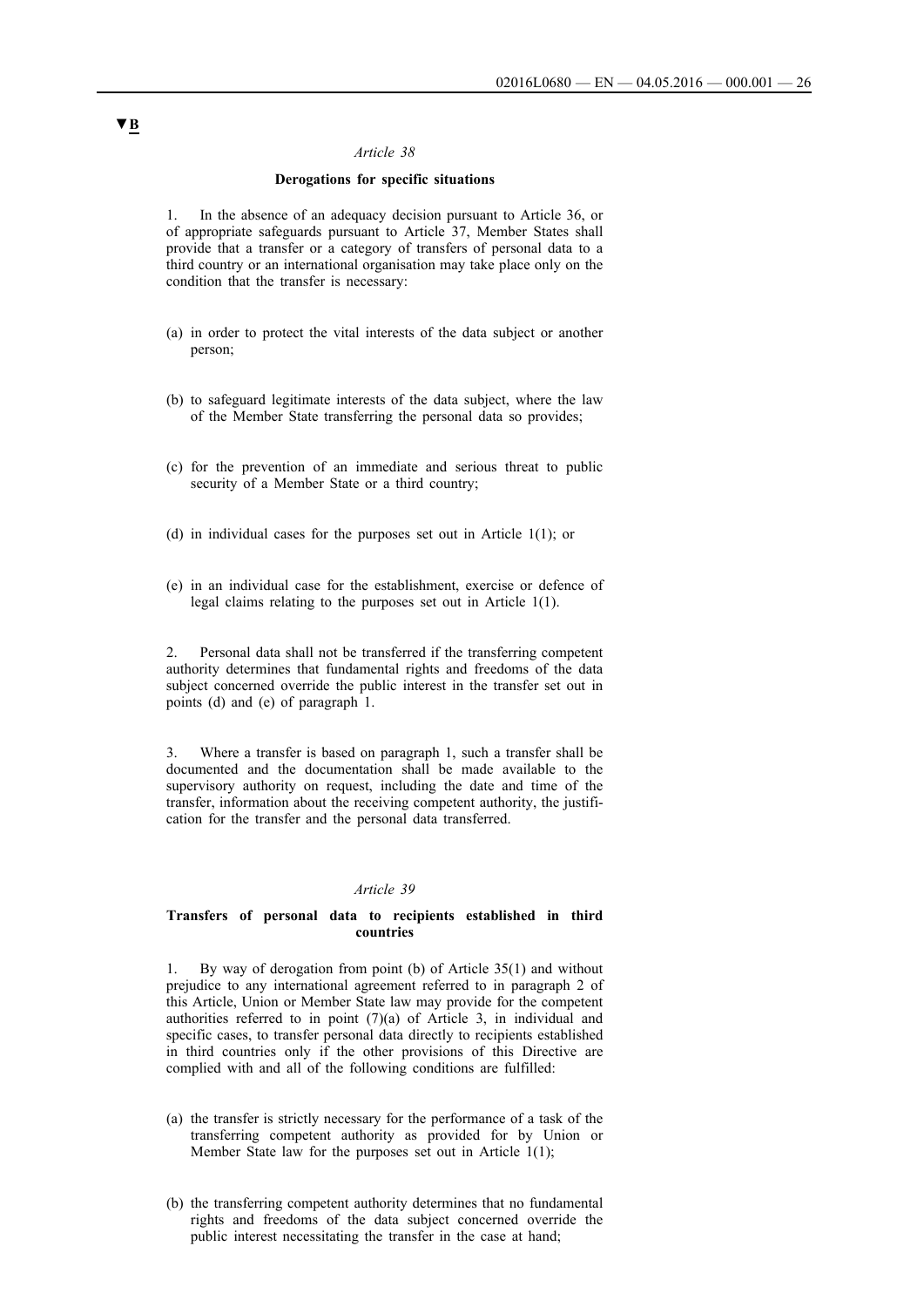- (c) the transferring competent authority considers that the transfer to an authority that is competent for the purposes referred to in Article 1(1) in the third country is ineffective or inappropriate, in particular because the transfer cannot be achieved in good time;
- (d) the authority that is competent for the purposes referred to in Article 1(1) in the third country is informed without undue delay, unless this is ineffective or inappropriate;
- (e) the transferring competent authority informs the recipient of the specified purpose or purposes for which the personal data are only to be processed by the latter provided that such processing is necessary.

2. An international agreement referred to in paragraph 1 shall be any bilateral or multilateral international agreement in force between Member States and third countries in the field of judicial cooperation in criminal matters and police cooperation.

3. The transferring competent authority shall inform the supervisory authority about transfers under this Article.

4. Where a transfer is based on paragraph 1, such a transfer shall be documented.

### *Article 40*

### **International cooperation for the protection of personal data**

In relation to third countries and international organisations, the Commission and Member States shall take appropriate steps to:

- (a) develop international cooperation mechanisms to facilitate the effective enforcement of legislation for the protection of personal data;
- (b) provide international mutual assistance in the enforcement of legislation for the protection of personal data, including through notification, complaint referral, investigative assistance and information exchange, subject to appropriate safeguards for the protection of personal data and other fundamental rights and freedoms;
- (c) engage relevant stakeholders in discussion and activities aimed at furthering international cooperation in the enforcement of legislation for the protection of personal data;
- (d) promote the exchange and documentation of personal data protection legislation and practice, including on jurisdictional conflicts with third countries.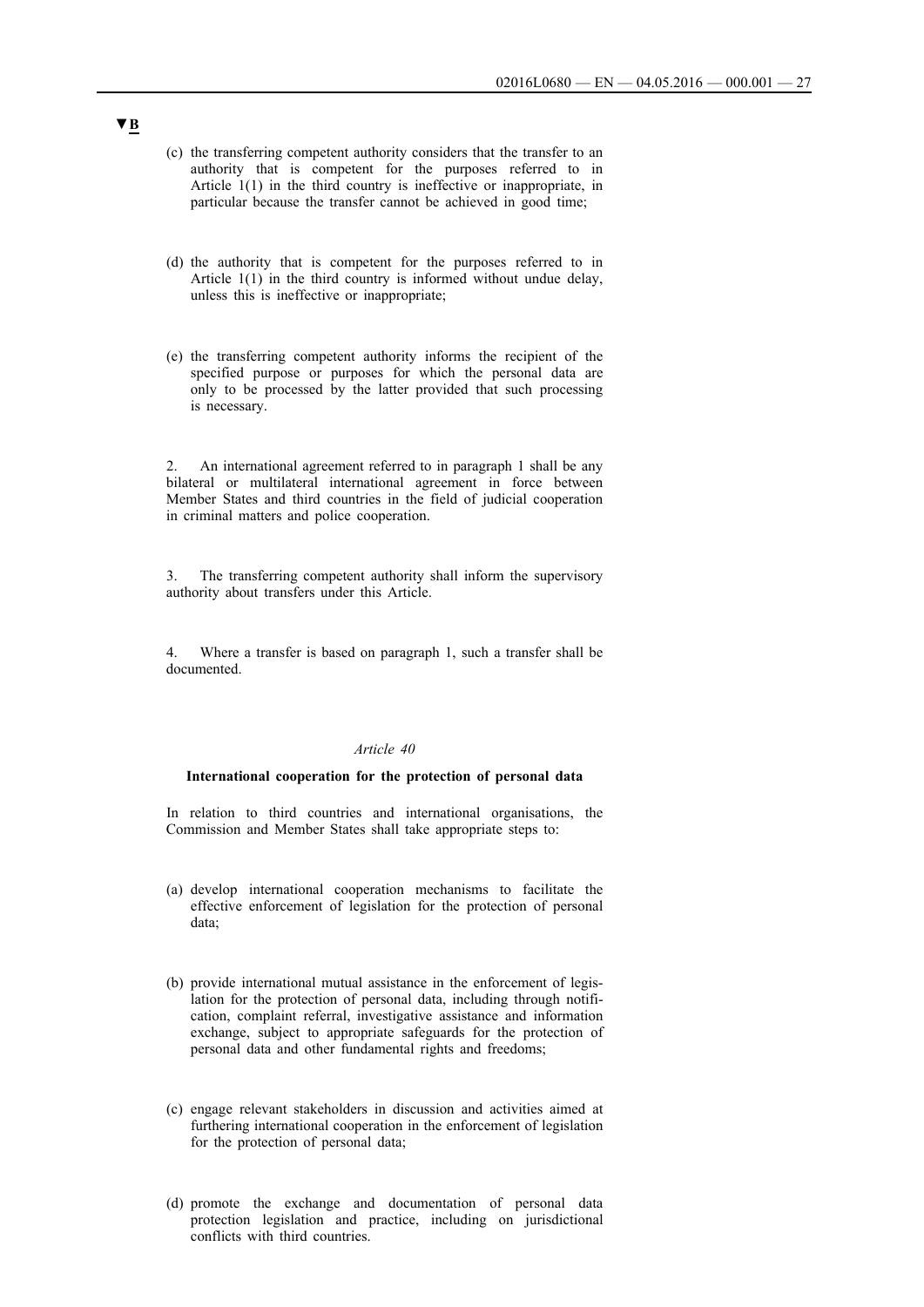### *CHAPTER VI*

### *Independent supervisory authorities*

### Section 1

## **I n d e p e n d e n t s t a t u s**

## *Article 41*

## **Supervisory authority**

1. Each Member State shall provide for one or more independent public authorities to be responsible for monitoring the application of this Directive, in order to protect the fundamental rights and freedoms of natural persons in relation to processing and to facilitate the free flow of personal data within the Union ('supervisory authority').

2. Each supervisory authority shall contribute to the consistent application of this Directive throughout the Union. For that purpose, the supervisory authorities shall cooperate with each other and with the Commission in accordance with Chapter VII.

3. Member States may provide for a supervisory authority established under Regulation (EU) 2016/679 to be the supervisory authority referred to in this Directive and to assume responsibility for the tasks of the supervisory authority to be established under paragraph 1 of this Article.

Where more than one supervisory authority is established in a Member State, that Member State shall designate the supervisory authority which are to represent those authorities in the Board referred to in Article 51.

### *Article 42*

#### **Independence**

1. Each Member State shall provide for each supervisory authority to act with complete independence in performing its tasks and exercising its powers in accordance with this Directive.

2. Member States shall provide for the member or members of their supervisory authorities in the performance of their tasks and exercise of their powers in accordance with this Directive, to remain free from external influence, whether direct or indirect, and that they shall neither seek nor take instructions from anybody.

3. Members of Member States' supervisory authorities shall refrain from any action incompatible with their duties and shall not, during their term of office, engage in any incompatible occupation, whether gainful or not.

4. Each Member State shall ensure that each supervisory authority is provided with the human, technical and financial resources, premises and infrastructure necessary for the effective performance of its tasks and exercise of its powers, including those to be carried out in the context of mutual assistance, cooperation and participation in the Board.

5. Each Member State shall ensure that each supervisory authority chooses and has its own staff which shall be subject to the exclusive direction of the member or members of the supervisory authority concerned.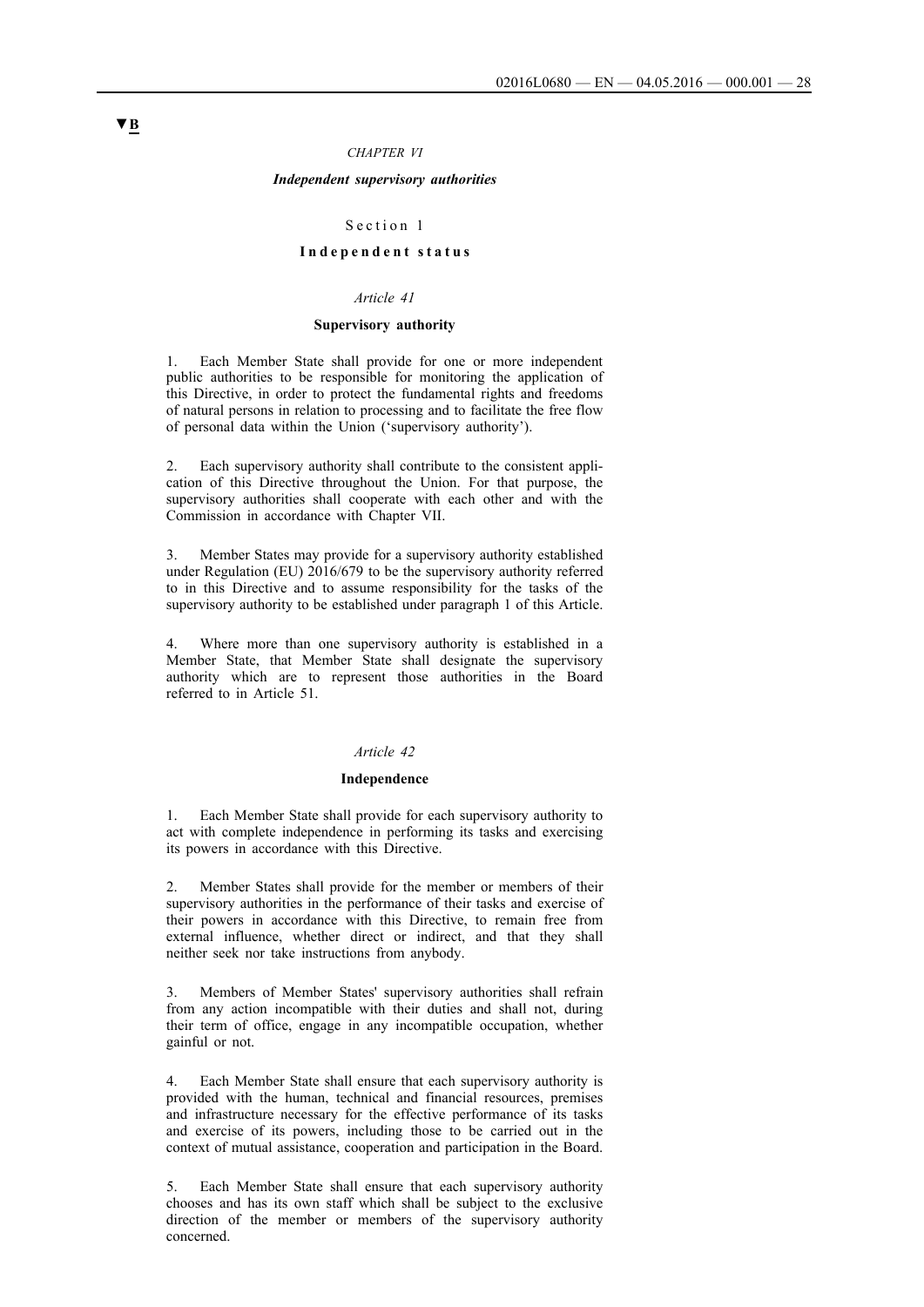6. Each Member State shall ensure that each supervisory authority is subject to financial control which does not affect its independence and that it has separate, public annual budgets, which may be part of the overall state or national budget.

## *Article 43*

## **General conditions for the members of the supervisory authority**

1. Member States shall provide for each member of their supervisory authorities to be appointed by means of a transparent procedure by:

— their parliament;

- their government;
- their head of State; or
- an independent body entrusted with the appointment under Member State law.

Each member shall have the qualifications, experience and skills, in particular in the area of the protection of personal data, required to perform their duties and exercise their powers.

3. The duties of a member shall end in the event of the expiry of the term of office, resignation or compulsory retirement, in accordance with the law of the Member State concerned.

4. A member shall be dismissed only in cases of serious misconduct or if the member no longer fulfils the conditions required for the performance of the duties.

### *Article 44*

### **Rules on the establishment of the supervisory authority**

- 1. Each Member State shall provide by law for all of the following:
- (a) the establishment of each supervisory authority;
- (b) the qualifications and eligibility conditions required to be appointed as a member of each supervisory authority;
- (c) the rules and procedures for the appointment of the member or members of each supervisory authority;
- (d) the duration of the term of the member or members of each supervisory authority of not less than four years, except for the first appointment after 6 May 2016, part of which may take place for a shorter period where that is necessary to protect the independence of the supervisory authority by means of a staggered appointment procedure;
- (e) whether and, if so, for how many terms the member or members of each supervisory authority is eligible for reappointment;
- (f) the conditions governing the obligations of the member or members and staff of each supervisory authority, prohibitions on actions, occupations and benefits incompatible therewith during and after the term of office and rules governing the cessation of employment.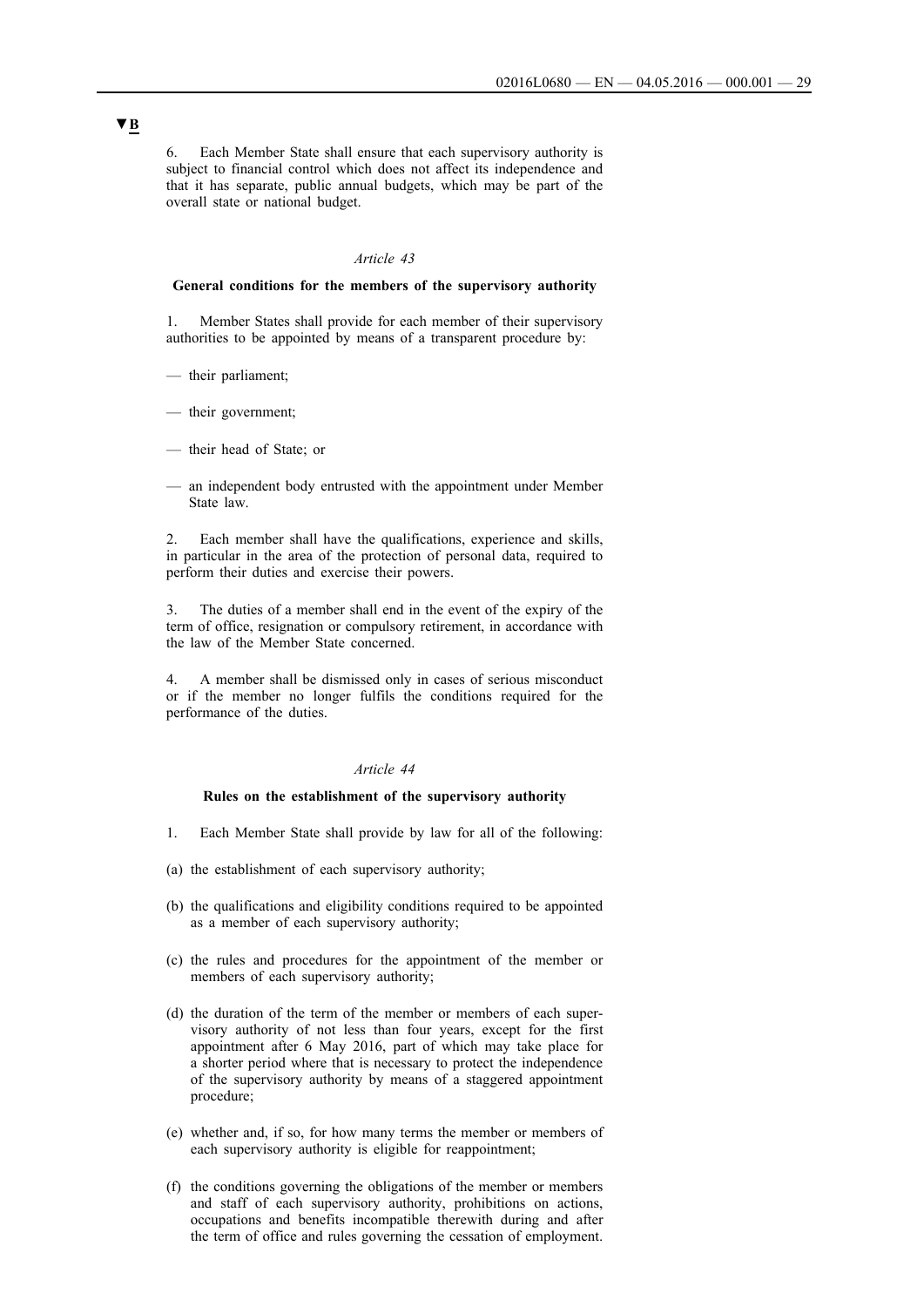2. The member or members and the staff of each supervisory authority shall, in accordance with Union or Member State law, be subject to a duty of professional secrecy both during and after their term of office, with regard to any confidential information which has come to their knowledge in the course of the performance of their tasks or the exercise of their powers. During their term of office, that duty of professional secrecy shall in particular apply to reporting by natural persons of infringements of this Directive.

## Section 2

### **C o m p e t e n c e , t a s k s a n d p o w e r s**

## *Article 45*

## **Competence**

1. Each Member State shall provide for each supervisory authority to be competent for the performance of the tasks assigned to, and for the exercise of the powers conferred on, it in accordance with this Directive on the territory of its own Member State.

2. Each Member State shall provide for each supervisory authority not to be competent for the supervision of processing operations of courts when acting in their judicial capacity. Member States may provide for their supervisory authority not to be competent to supervise processing operations of other independent judicial authorities when acting in their judicial capacity.

## *Article 46*

### **Tasks**

1. Each Member State shall provide, on its territory, for each supervisory authority to:

- (a) monitor and enforce the application of the provisions adopted pursuant to this Directive and its implementing measures;
- (b) promote public awareness and understanding of the risks, rules, safeguards and rights in relation to processing;
- (c) advise, in accordance with Member State law, the national parliament, the government and other institutions and bodies on legislative and administrative measures relating to the protection of natural persons' rights and freedoms with regard to processing;
- (d) promote the awareness of controllers and processors of their obligations under this Directive;
- (e) upon request, provide information to any data subject concerning the exercise of their rights under this Directive and, if appropriate, cooperate with the supervisory authorities in other Member States to that end;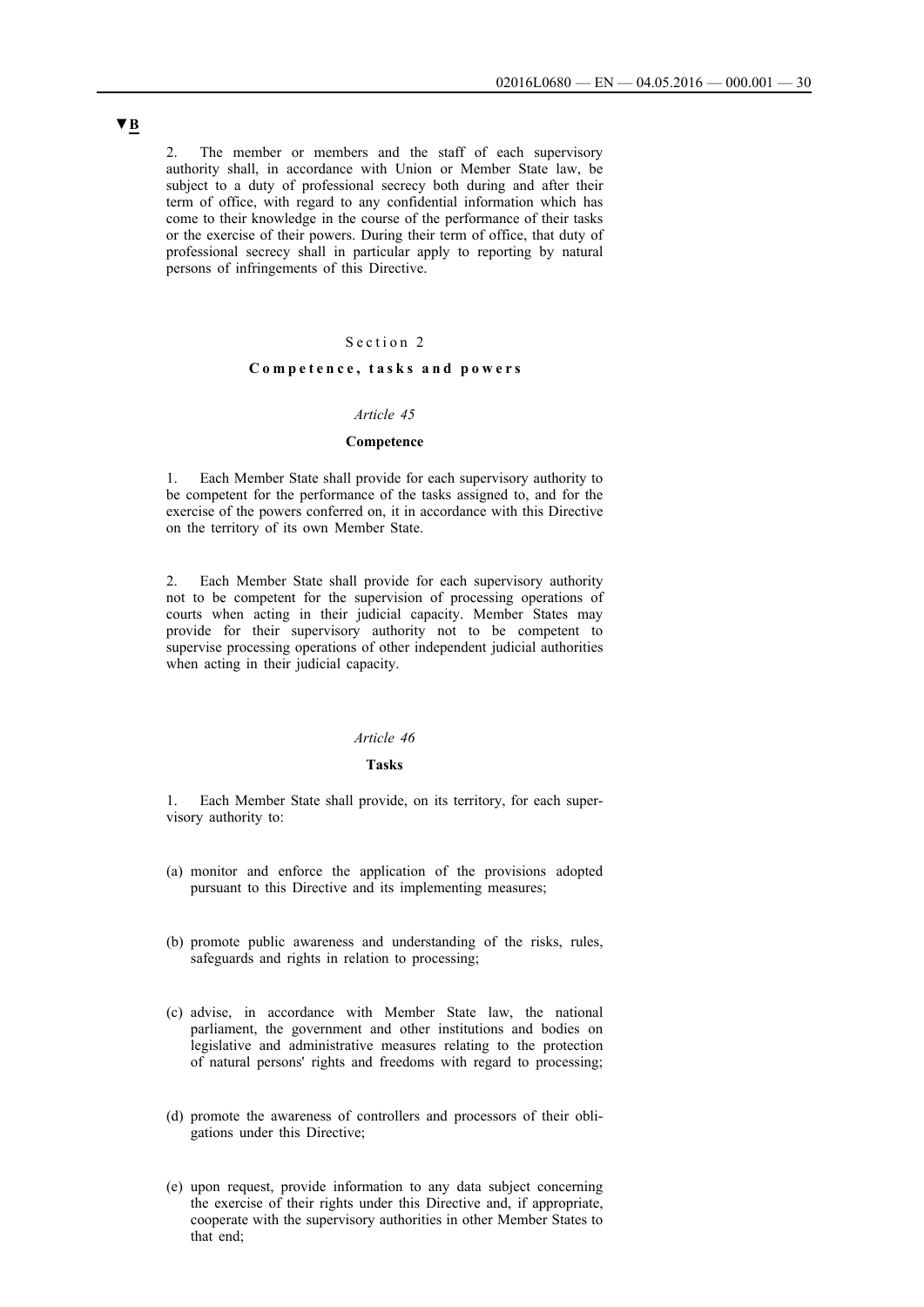- (f) deal with complaints lodged by a data subject, or by a body, organisation or association in accordance with Article 55, and investigate, to the extent appropriate, the subject-matter of the complaint and inform the complainant of the progress and the outcome of the investigation within a reasonable period, in particular if further investigation or coordination with another supervisory authority is necessary;
- (g) check the lawfulness of processing pursuant to Article 17, and inform the data subject within a reasonable period of the outcome of the check pursuant to paragraph 3 of that Article or of the reasons why the check has not been carried out;
- (h) cooperate with, including by sharing information, and provide mutual assistance to other supervisory authorities, with a view to ensuring the consistency of application and enforcement of this Directive;
- (i) conduct investigations on the application of this Directive, including on the basis of information received from another supervisory authority or other public authority;
- (j) monitor relevant developments insofar as they have an impact on the protection of personal data, in particular the development of information and communication technologies;
- (k) provide advice on the processing operations referred to in Article 28; and
- (l) contribute to the activities of the Board.

2. Each supervisory authority shall facilitate the submission of complaints referred to in point (f) of paragraph 1 by measures such as providing a complaint submission form which can also be completed electronically, without excluding other means of communication.

3. The performance of the tasks of each supervisory authority shall be free of charge for the data subject and for the data protection officer.

4. Where a request is manifestly unfounded or excessive, in particular because it is repetitive, the supervisory authority may charge a reasonable fee based on its administrative costs, or may refuse to act on the request. The supervisory authority shall bear the burden of demonstrating that the request is manifestly unfounded or excessive.

### *Article 47*

## **Powers**

1. Each Member State shall provide by law for each supervisory authority to have effective investigative powers. Those powers shall include at least the power to obtain from the controller and the processor access to all personal data that are being processed and to all information necessary for the performance of its tasks.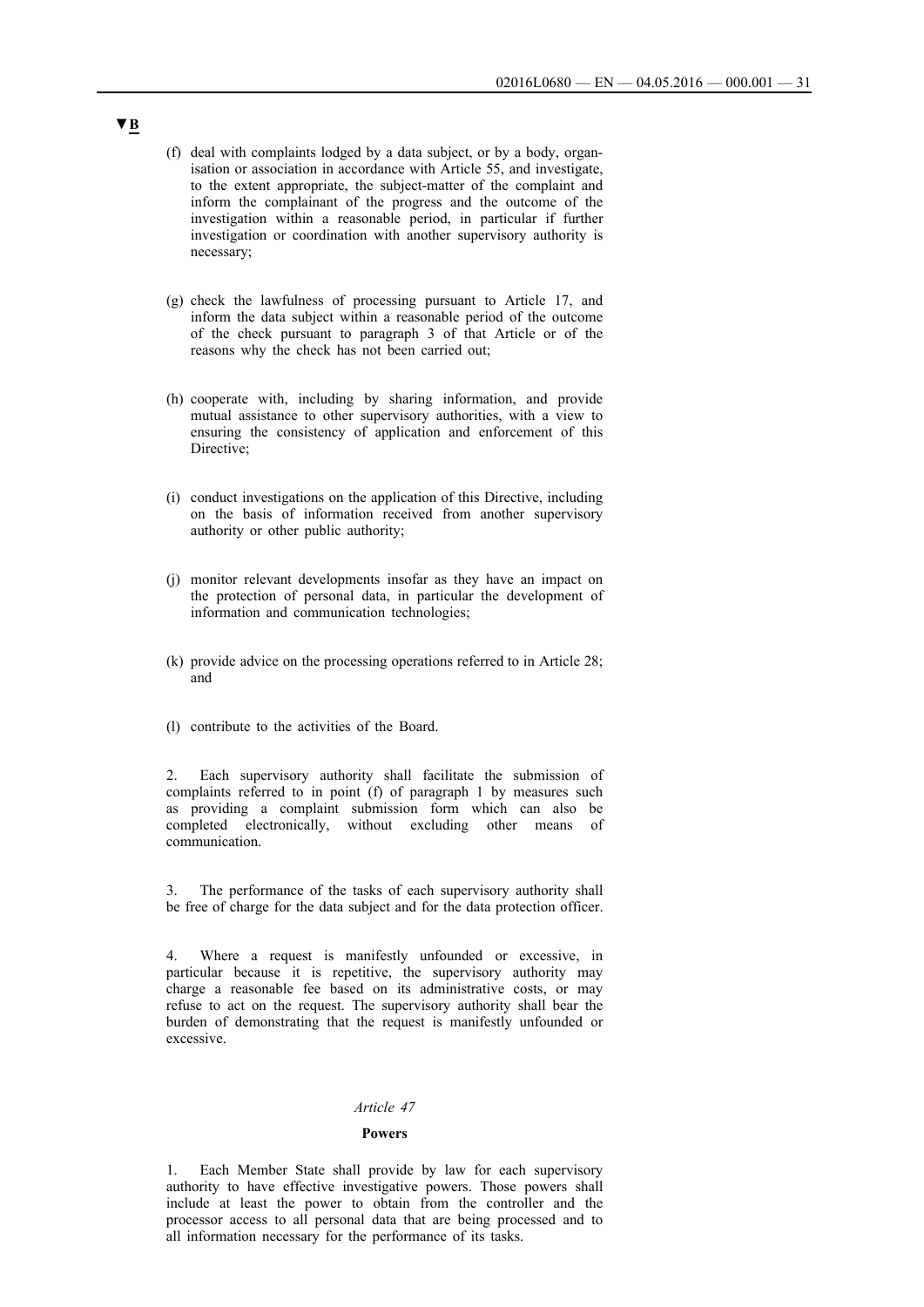2. Each Member State shall provide by law for each supervisory authority to have effective corrective powers such as, for example:

- (a) to issue warnings to a controller or processor that intended processing operations are likely to infringe the provisions adopted pursuant to this Directive;
- (b) to order the controller or processor to bring processing operations into compliance with the provisions adopted pursuant to this Directive, where appropriate, in a specified manner and within a specified period, in particular by ordering the rectification or erasure of personal data or restriction of processing pursuant to Article 16;
- (c) to impose a temporary or definitive limitation, including a ban, on processing.

3. Each Member State shall provide by law for each supervisory authority to have effective advisory powers to advise the controller in accordance with the prior consultation procedure referred to in Article 28 and to issue, on its own initiative or on request, opinions to its national parliament and its government or, in accordance with its national law, to other institutions and bodies as well as to the public on any issue related to the protection of personal data.

4. The exercise of the powers conferred on the supervisory authority pursuant to this Article shall be subject to appropriate safeguards, including effective judicial remedy and due process, as set out in Union and Member State law in accordance with the Charter.

5. Each Member State shall provide by law for each supervisory authority to have the power to bring infringements of provisions adopted pursuant to this Directive to the attention of judicial authorities and, where appropriate, to commence or otherwise engage in legal proceedings, in order to enforce the provisions adopted pursuant to this Directive.

### *Article 48*

## **Reporting of infringements**

Member States shall provide for competent authorities to put in place effective mechanisms to encourage confidential reporting of infringements of this Directive.

## *Article 49*

## **Activity reports**

Each supervisory authority shall draw up an annual report on its activities, which may include a list of types of infringement notified and types of penalties imposed. Those reports shall be transmitted to the national parliament, the government and other authorities as designated by Member State law. They shall be made available to the public, the Commission and the Board.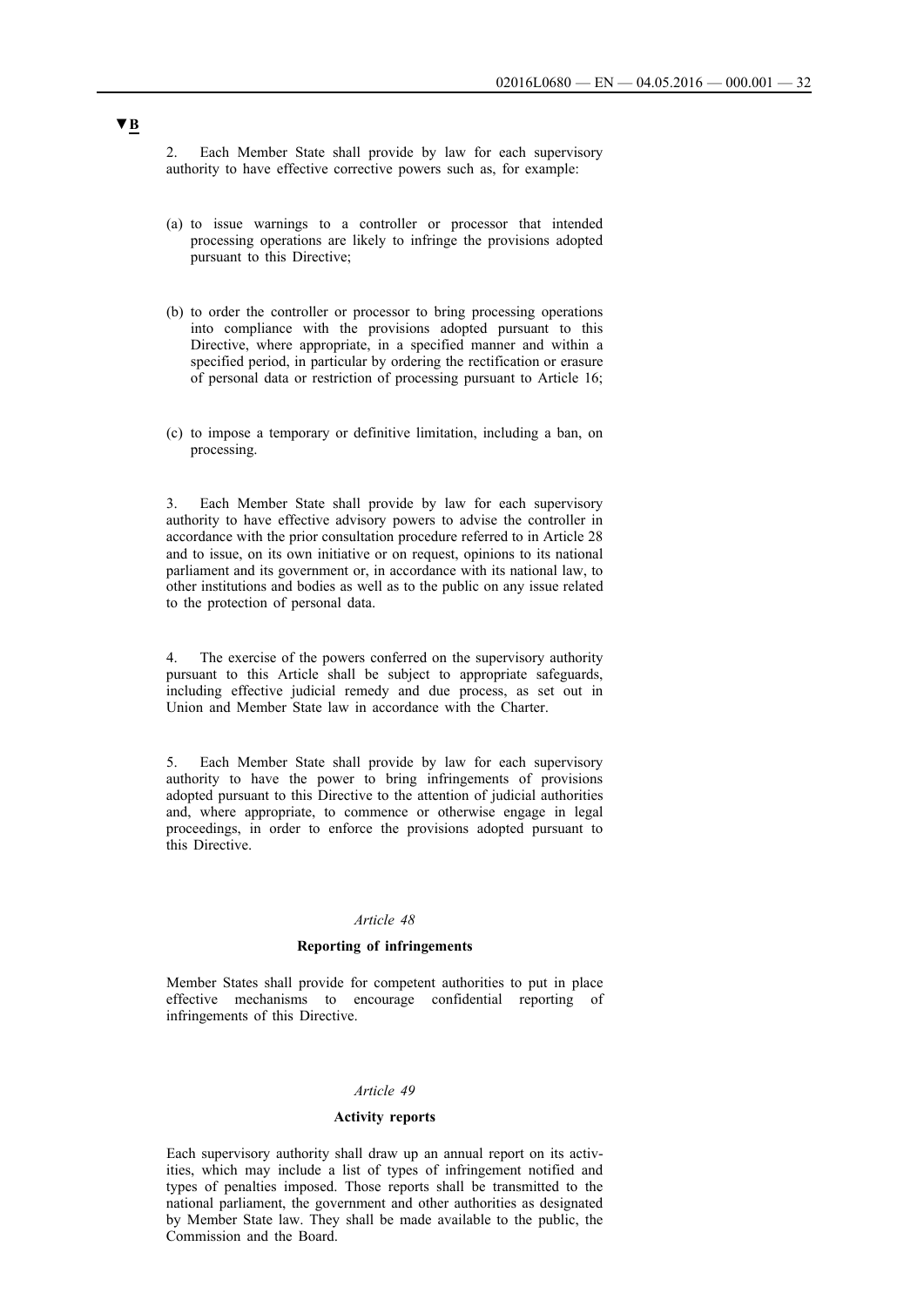#### *CHAPTER VII*

## *Cooperation*

#### *Article 50*

## **Mutual assistance**

1. Each Member State shall provide for their supervisory authorities to provide each other with relevant information and mutual assistance in order to implement and apply this Directive in a consistent manner, and to put in place measures for effective cooperation with one another. Mutual assistance shall cover, in particular, information requests and supervisory measures, such as requests to carry out consultations, inspections and investigations.

2. Each Member States shall provide for each supervisory authority to take all appropriate measures required to reply to a request of another supervisory authority without undue delay and no later than one month after receiving the request. Such measures may include, in particular, the transmission of relevant information on the conduct of an investigation.

3. Requests for assistance shall contain all the necessary information, including the purpose of and reasons for the request. Information exchanged shall be used only for the purpose for which it was requested.

The requested supervisory authority shall not refuse to comply with the request unless:

- (a) it is not competent for the subject-matter of the request or for the measures it is requested to execute; or
- (b) compliance with the request would infringe this Directive or Union or Member State law to which the supervisory authority receiving the request is subject.

5. The requested supervisory authority shall inform the requesting supervisory authority of the results or, as the case may be, of the progress of the measures taken in order to respond to the request. The requested supervisory authority shall provide reasons for any refusal to comply with a request pursuant to paragraph 4.

6. Requested supervisory authorities shall, as a rule, supply the information requested by other supervisory authorities by electronic means, using a standardised format.

7. Requested supervisory authorities shall not charge a fee for any action taken by them pursuant to a request for mutual assistance. Supervisory authorities may agree on rules to indemnify each other for specific expenditure arising from the provision of mutual assistance in exceptional circumstances.

8. The Commission may, by means of implementing acts, specify the format and procedures for mutual assistance referred to in this Article and the arrangements for the exchange of information by electronic means between supervisory authorities, and between supervisory authorities and the Board. Those implementing acts shall be adopted in accordance with the examination procedure referred to in Article 58(2).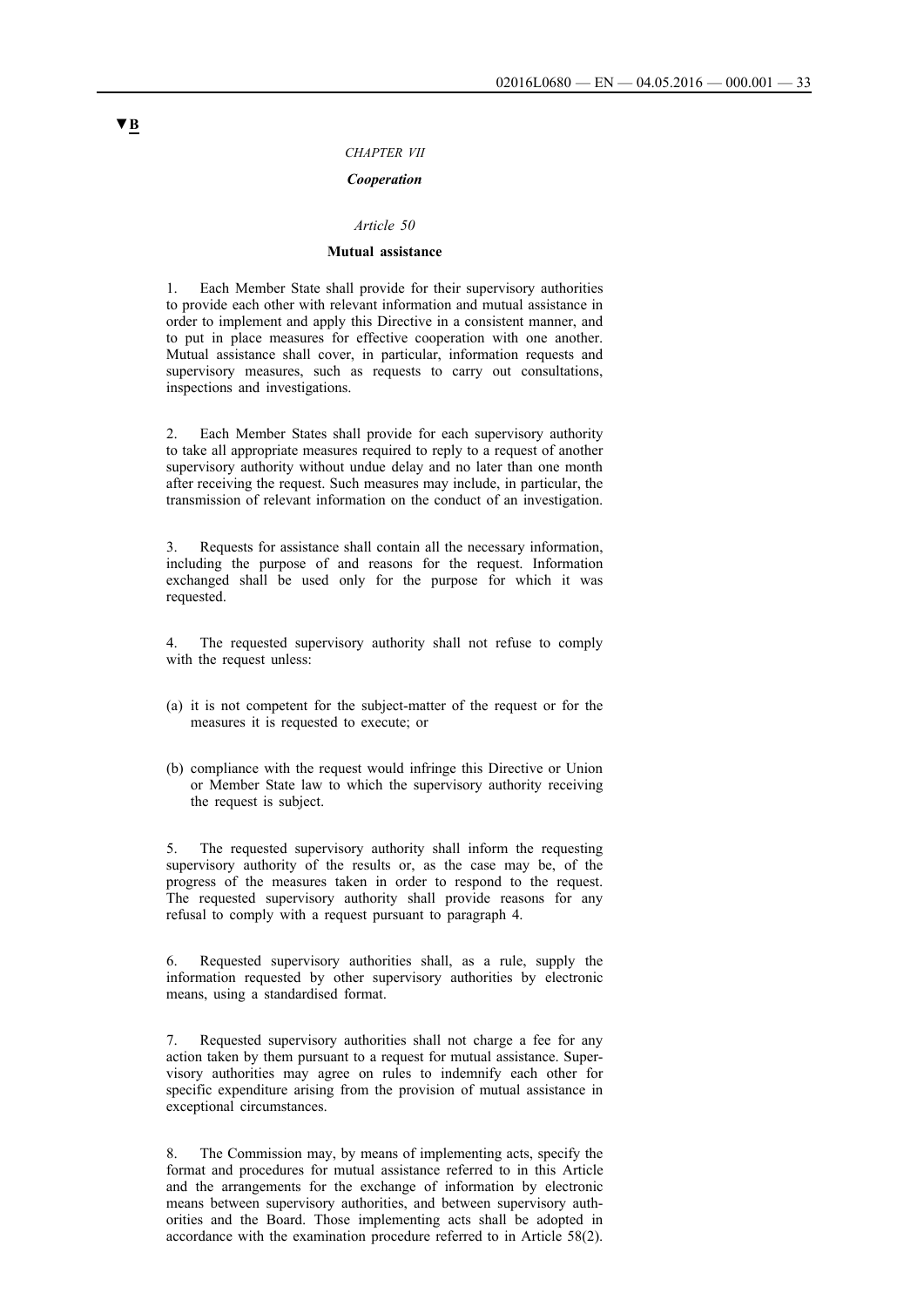## **Tasks of the Board**

1. The Board established by Regulation (EU) 2016/679 shall perform all of the following tasks in relation to processing within the scope of this Directive:

- (a) advise the Commission on any issue related to the protection of personal data in the Union, including on any proposed amendment of this Directive;
- (b) examine, on its own initiative, on request of one of its members or on request of the Commission, any question covering the application of this Directive and issue guidelines, recommendations and best practices in order to encourage consistent application of this Directive;
- (c) draw up guidelines for supervisory authorities concerning the application of measures referred to in Article 47(1) and (3);
- (d) issue guidelines, recommendations and best practices in accordance with point (b) of this subparagraph for establishing personal data breaches and determining the undue delay referred to in Article 30(1) and (2) and for the particular circumstances in which a controller or a processor is required to notify the personal data breach;
- (e) issue guidelines, recommendations and best practices in accordance with point (b) of this subparagraph as to the circumstances in which a personal data breach is likely to result in a high risk to the rights and freedoms of natural persons as referred to in Article 31(1);

## **▼C1**

(f) review the practical application of the guidelines, recommendations and best practices;

## **▼B**

- (g) provide the Commission with an opinion for the assessment of the adequacy of the level of protection in a third country, a territory or one or more specified sectors within a third country, or an international organisation, including for the assessment whether such a third country, territory, specified sector, or international organisation no longer ensures an adequate level of protection;
- (h) promote the cooperation and the effective bilateral and multilateral exchange of information and best practices between the supervisory authorities;
- (i) promote common training programmes and facilitate personnel exchanges between the supervisory authorities and, where appropriate, with the supervisory authorities of third countries or with international organisations;
- (j) promote the exchange of knowledge and documentation on data protection law and practice with data protection supervisory authorities worldwide.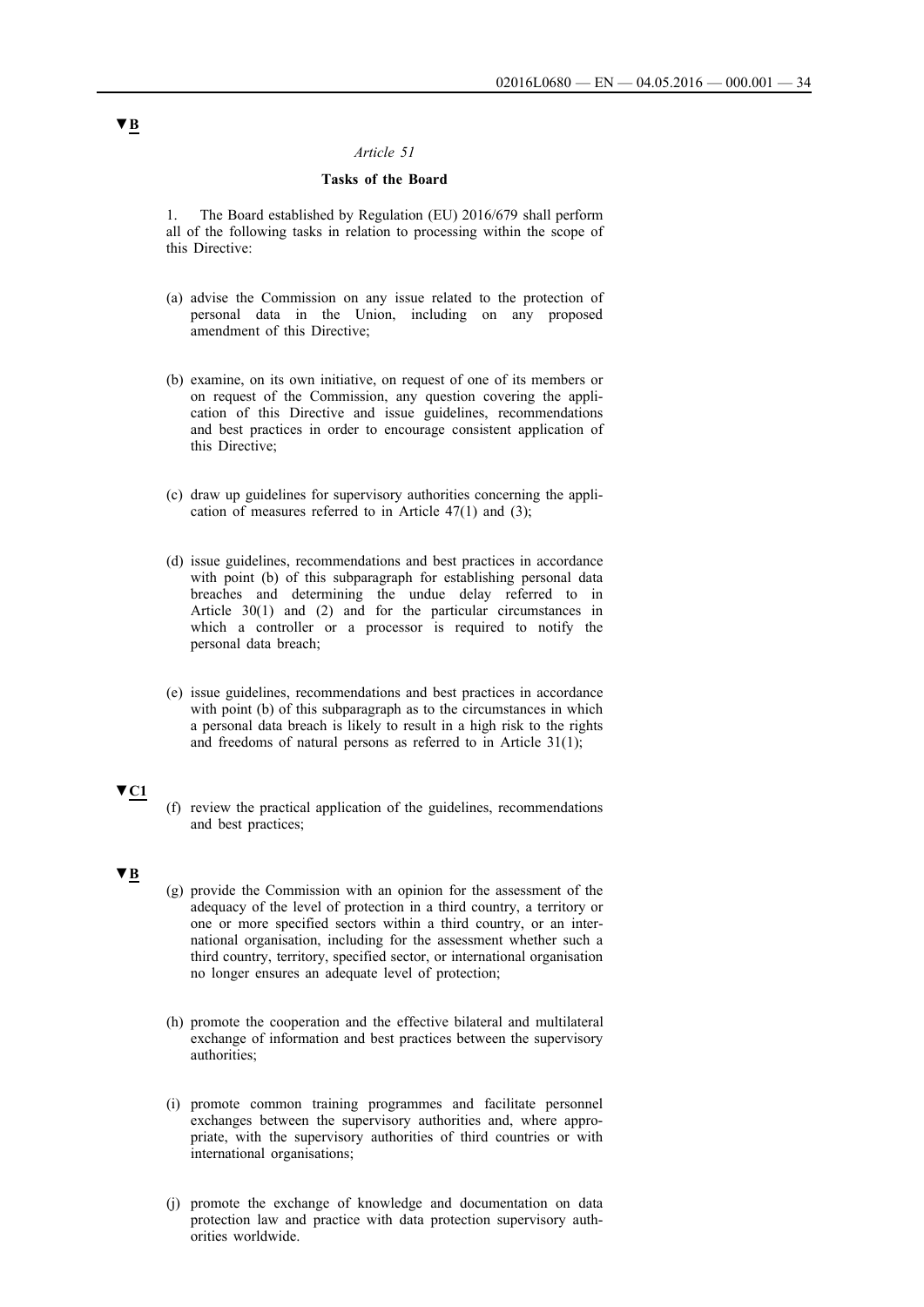With regard to point (g) of the first subparagraph, the Commission shall provide the Board with all necessary documentation, including correspondence with the government of the third country, with the territory or specified sector within that third country, or with the international organisation.

2. Where the Commission requests advice from the Board, it may indicate a time limit, taking into account the urgency of the matter.

The Board shall forward its opinions, guidelines, recommendations and best practices to the Commission and to the committee referred to in Article 58(1) and make them public.

4. The Commission shall inform the Board of the action it has taken following opinions, guidelines, recommendations and best practices issued by the Board.

### *CHAPTER VIII*

## *Remedies, liability and penalties*

## *Article 52*

## **Right to lodge a complaint with a supervisory authority**

1. Without prejudice to any other administrative or judicial remedy, Member States shall provide for every data subject to have the right to lodge a complaint with a single supervisory authority, if the data subject considers that the processing of personal data relating to him or her infringes provisions adopted pursuant to this Directive.

2. Member States shall provide for the supervisory authority with which the complaint has been lodged to transmit it to the competent supervisory authority, without undue delay if the complaint is not lodged with the supervisory authority that is competent pursuant to Article 45(1). The data subject shall be informed about the transmission.

3. Member States shall provide for the supervisory authority with which the complaint has been lodged to provide further assistance on request of the data subject.

4. The data subject shall be informed by the competent supervisory authority of the progress and the outcome of the complaint, including of the possibility of a judicial remedy pursuant to Article 53.

## *Article 53*

## **Right to an effective judicial remedy against a supervisory authority**

1. Without prejudice to any other administrative or non-judicial remedy, Member States shall provide for the right of a natural or legal person to an effective judicial remedy against a legally binding decision of a supervisory authority concerning them.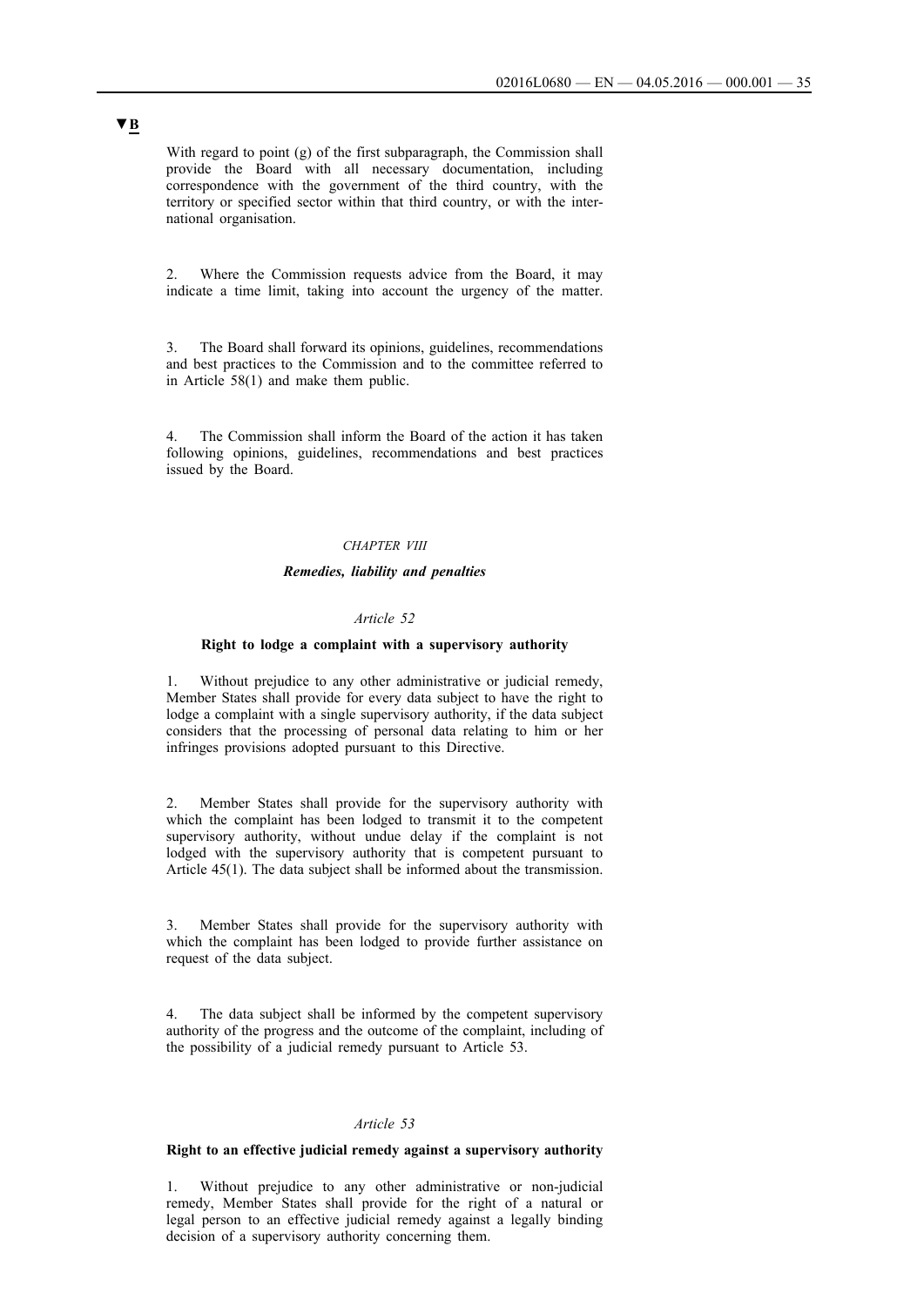2. Without prejudice to any other administrative or non-judicial remedy, each data subject shall have the right to an effective judicial remedy where the supervisory authority which is competent pursuant to Article 45(1) does not handle a complaint or does not inform the data subject within three months of the progress or outcome of the complaint lodged pursuant to Article 52.

3. Member States shall provide for proceedings against a supervisory authority to be brought before the courts of the Member State where the supervisory authority is established.

## *Article 54*

## **Right to an effective judicial remedy against a controller or processor**

Without prejudice to any available administrative or non-judicial remedy, including the right to lodge a complaint with a supervisory authority pursuant to Article 52, Member States shall provide for the right of a data subject to an effective judicial remedy where he or she considers that his or her rights laid down in provisions adopted pursuant to this Directive have been infringed as a result of the processing of his or her personal data in non-compliance with those provisions.

### *Article 55*

### **Representation of data subjects**

Member States shall, in accordance with Member State procedural law, provide for the data subject to have the right to mandate a not-for-profit body, organisation or association which has been properly constituted in accordance with Member State law, has statutory objectives which are in the public interest and is active in the field of protection of data subject's rights and freedoms with regard to the protection of their personal data to lodge the complaint on his or her behalf and to exercise the rights referred to in Articles 52, 53 and 54 on his or her behalf.

#### *Article 56*

### **Right to compensation**

Member States shall provide for any person who has suffered material or non-material damage as a result of an unlawful processing operation or of any act infringing national provisions adopted pursuant to this Directive to have the right to receive compensation for the damage suffered from the controller or any other authority competent under Member State law.

#### *Article 57*

## **Penalties**

Member States shall lay down the rules on penalties applicable to infringements of the provisions adopted pursuant to this Directive and shall take all measures necessary to ensure that they are implemented. The penalties provided for shall be effective, proportionate and dissuasive.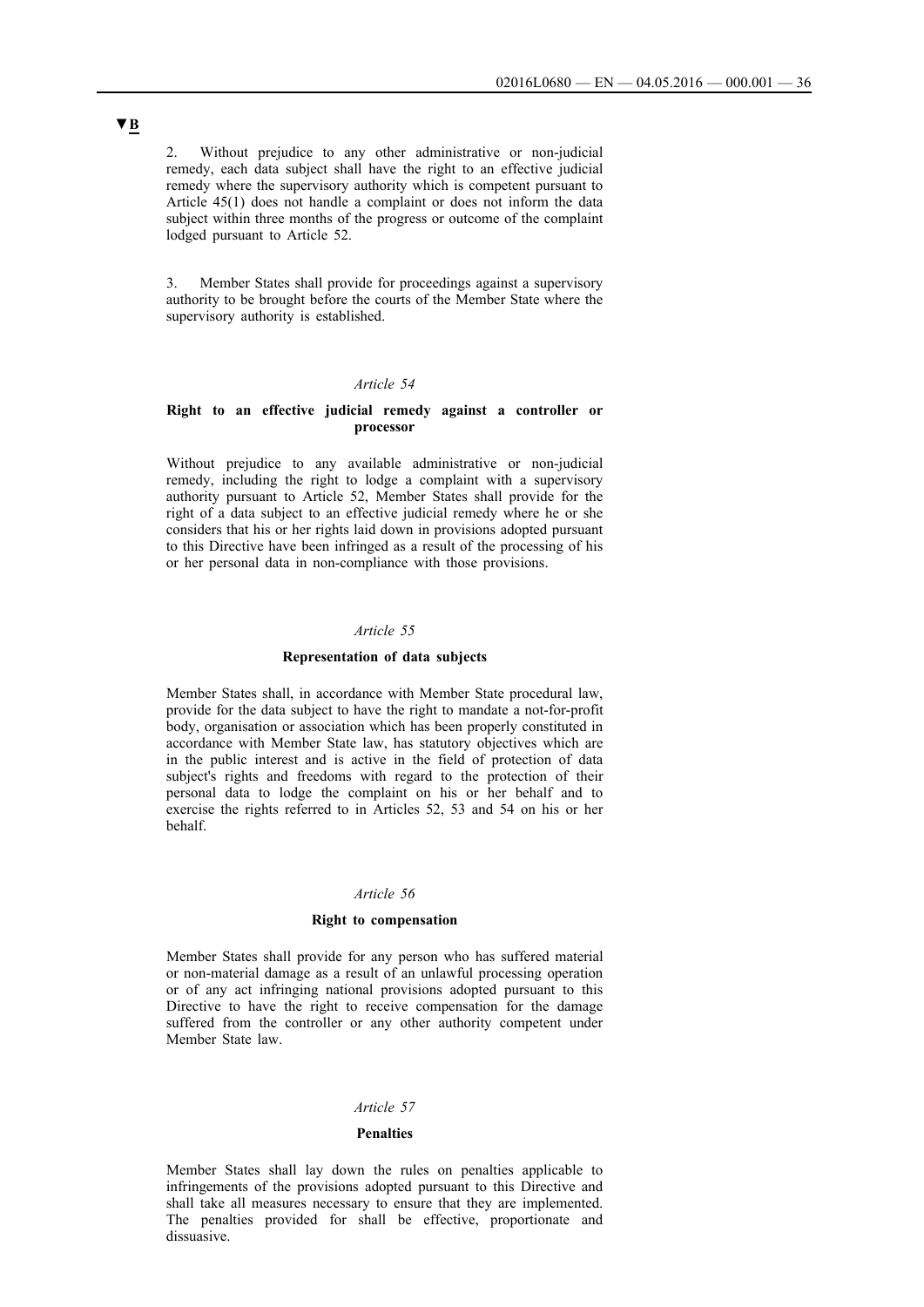### *CHAPTER IX*

## *Implementing acts*

#### *Article 58*

### **Committee procedure**

1. The Commission shall be assisted by the committee established by Article 93 of Regulation (EU) 2016/679. That committee shall be a committee within the meaning of Regulation (EU) No 182/2011.

2. Where reference is made to this paragraph, Article 5 of Regulation (EU) No 182/2011 shall apply.

3. Where reference is made to this paragraph, Article 8 of Regulation (EU) No 182/2011, in conjunction with Article 5 thereof, shall apply.

### *CHAPTER X*

### *Final provisions*

## *Article 59*

### **Repeal of Framework Decision 2008/977/JHA**

1. Framework Decision 2008/977/JHA is repealed with effect from 6 May 2018.

2. References to the repealed Decision referred to in paragraph 1 shall be construed as references to this Directive.

#### *Article 60*

### **Union legal acts already in force**

The specific provisions for the protection of personal data in Union legal acts that entered into force on or before 6 May 2016 in the field of judicial cooperation in criminal matters and police cooperation, which regulate processing between Member States and the access of designated authorities of Member States to information systems established pursuant to the Treaties within the scope of this Directive, shall remain unaffected.

## *Article 61*

## **Relationship with previously concluded international agreements in the field of judicial cooperation in criminal matters and police cooperation**

International agreements involving the transfer of personal data to third countries or international organisations which were concluded by Member States prior to 6 May 2016 and which comply with Union law as applicable prior to that date shall remain in force until amended, replaced or revoked.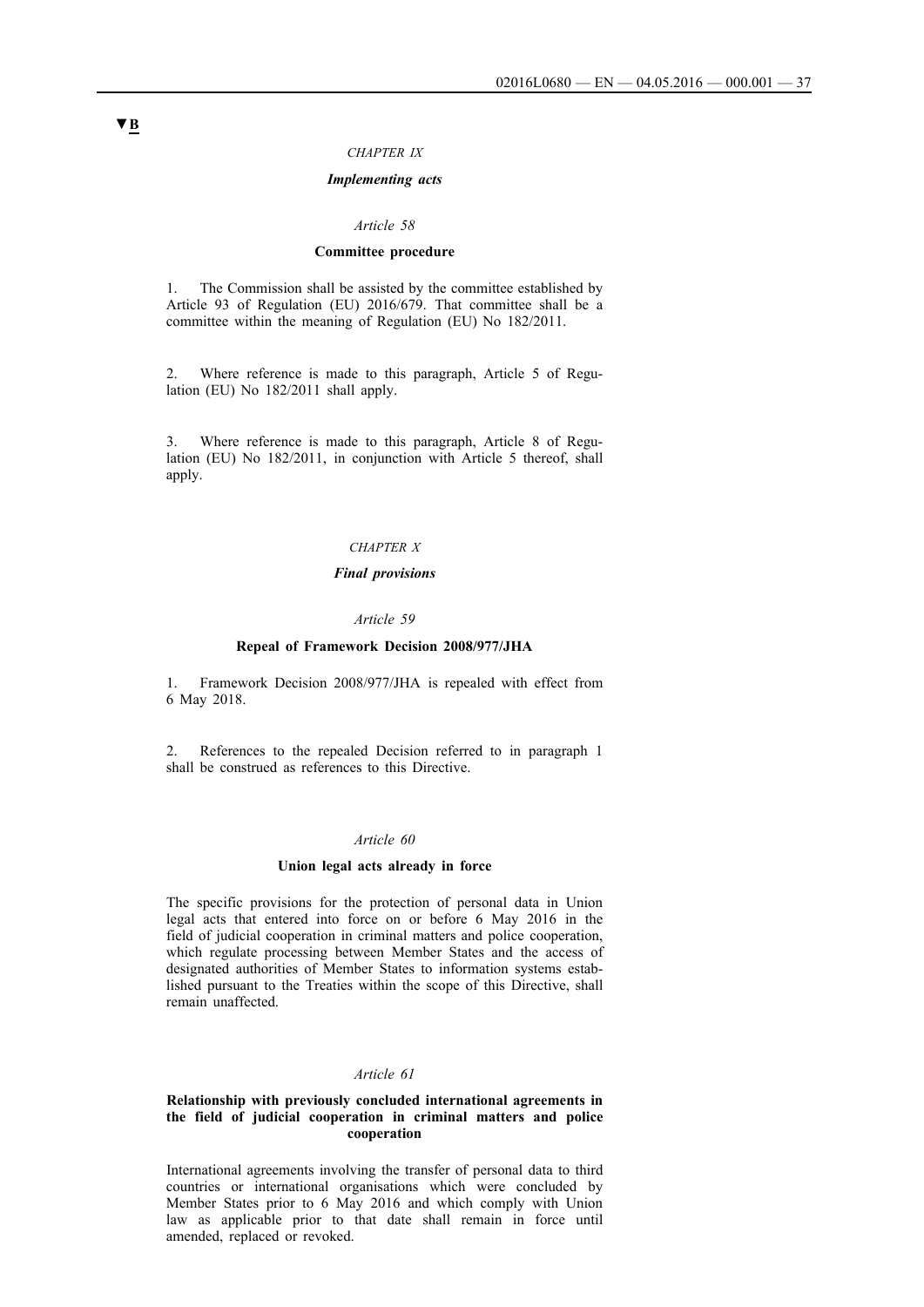## **Commission reports**

1. By 6 May 2022, and every four years thereafter, the Commission shall submit a report on the evaluation and review of this Directive to the European Parliament and to the Council. The reports shall be made public.

2. In the context of the evaluations and reviews referred to in paragraph 1, the Commission shall examine, in particular, the application and functioning of Chapter V on the transfer of personal data to third countries or international organisations with particular regard to decisions adopted pursuant to Article 36(3) and Article 39.

3. For the purposes of paragraphs 1 and 2, the Commission may request information from Member States and supervisory authorities.

4. In carrying out the evaluations and reviews referred to in paragraphs 1 and 2, the Commission shall take into account the positions and findings of the European Parliament, of the Council and of other relevant bodies or sources.

5. The Commission shall, if necessary, submit appropriate proposals with a view to amending this Directive, in particular taking account of developments in information technology and in the light of the state of progress in the information society.

6. By 6 May 2019, the Commission shall review other legal acts adopted by the Union which regulate processing by the competent authorities for the purposes set out in Article 1(1) including those referred to in Article 60, in order to assess the need to align them with this Directive and to make, where appropriate, the necessary proposals to amend those acts to ensure a consistent approach to the protection of personal data within the scope of this Directive.

### *Article 63*

### **Transposition**

1. Member States shall adopt and publish, by 6 May 2018, the laws, regulations and administrative provisions necessary to comply with this Directive. They shall forthwith notify to the Commission the text of those provisions. They shall apply those provisions from 6 May 2018.

When Member States adopt those provisions, they shall contain a reference to this Directive or shall be accompanied by such a reference on the occasion of their official publication. Member States shall determine how such reference is to be made.

2. By way of derogation from paragraph 1, a Member State may provide, exceptionally, where it involves disproportionate effort, for automated processing systems set up before 6 May 2016 to be brought into conformity with Article 25(1) by 6 May 2023.